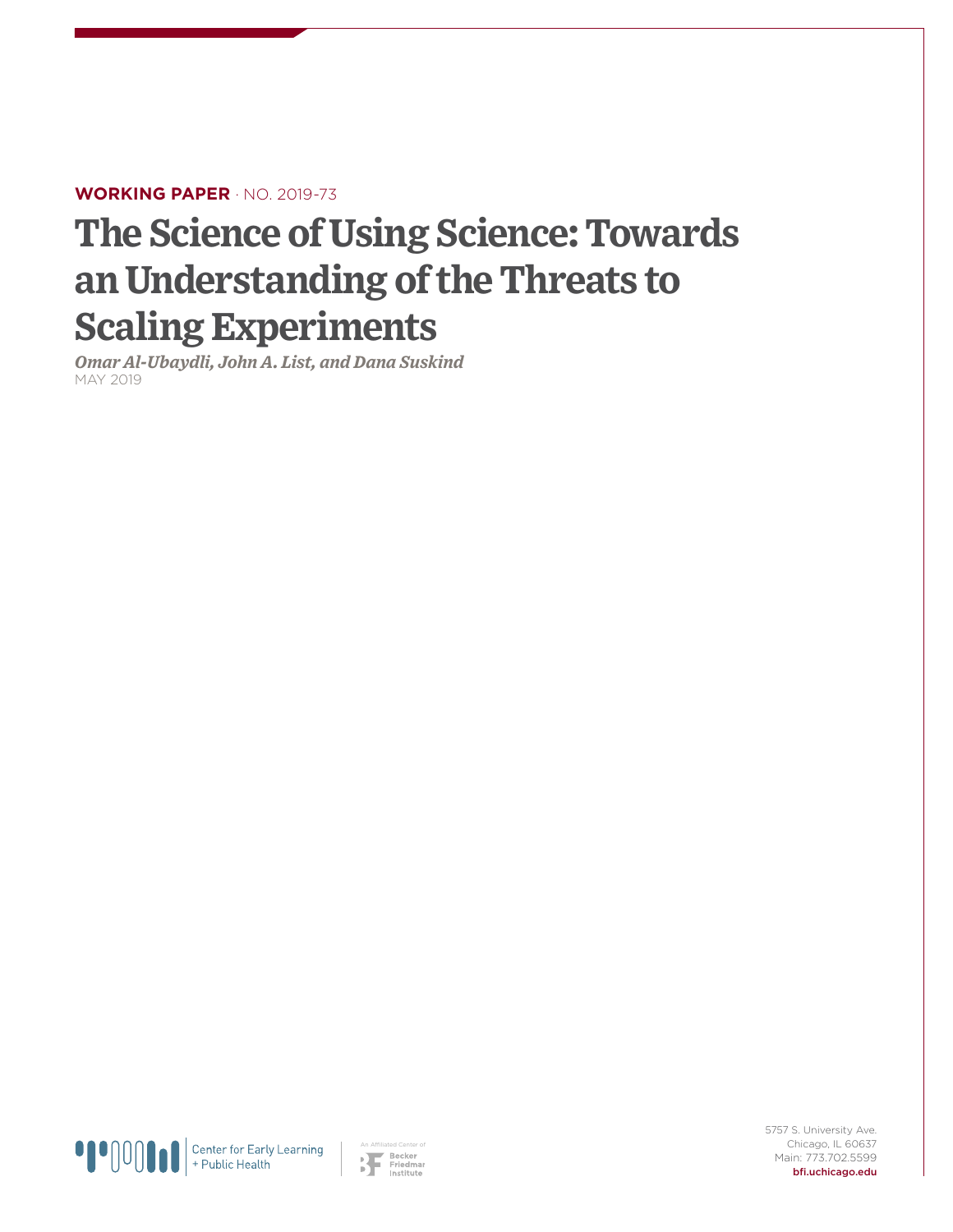#### THE SCIENCE OF USING SCIENCE: TOWARDS AN UNDERSTANDING OF THE THREATS TO SCALING EXPERIMENTS

Omar Al-Ubaydli John A. List Dana Suskind

This paper represents the research supporting List's Klein Prize presentation. Seminar participants at Osaka University provided excellent comments that improved the study. We wish to also thank Masaki Aoyagi, Nava Ashraf, Marianne Bertrand, Emir Kamenica, and Dean Karlan for helpful comments. Min Sok Lee and Claire Mackevicious provided excellent research support and comments. Affiliations: Al-Ubaydli: Bahrain Center for Strategic, International and Energy Studies; Department of Economics and the Mercatus Center, George Mason University; College of Industrial Management, King Fahad University of Petroleum and Minerals; List: Department of Economics, University of Chicago; NBER; Suskind: Department of Surgery, University of Chicago Medicine.

© 2019 by Omar Al-Ubaydli, John A. List, and Dana Suskind. All rights reserved. Short sections of text, not to exceed two paragraphs, may be quoted without explicit permission provided that full credit, including © notice, is given to the source.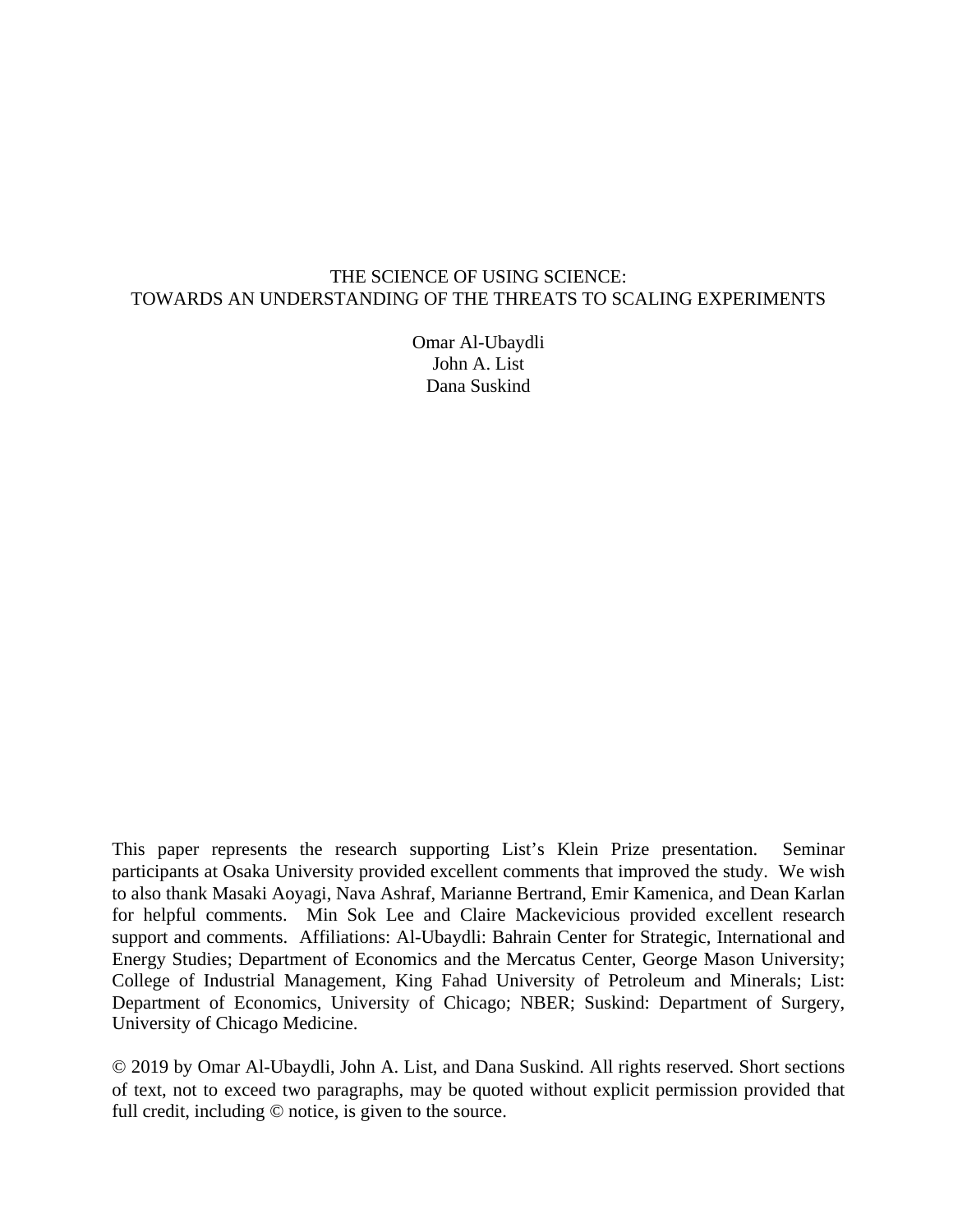The Science of Using Science: Towards an Understanding of the Threats to Scaling Experiments Omar Al-Ubaydli, John A. List, and Dana Suskind May 2019 JEL No. C9,C90,C91,C92,C93,D03

#### **ABSTRACT**

Policymakers are increasingly turning to insights gained from the experimental method as a means of informing public policies. Whether—and to what extent—insights from a research study scale to the level of the broader public is, in many situations, based on blind faith. This scale-up problem can lead to a vast waste of resources, a missed opportunity to improve people's lives, and a diminution in the public's trust in the scientific method's ability to contribute to policymaking. This study provides a theoretical lens to deepen our understanding of the science of how to use science. Through a simple model, we highlight three elements of the scale-up problem: (1) when does evidence become actionable (appropriate statistical inference); (2) properties of the population; and (3) properties of the situation. We argue that until these three areas are fully understood and recognized by researchers and policymakers, the threats to scalability will render any scaling exercise as particularly vulnerable. In this way, our work represents a challenge to empiricists to estimate the nature and extent of how important the various threats to scalability are in practice, and to implement those in their original research.

Omar Al-Ubaydli Department of Economics and Mercatus Center George Mason University omar@omar.ec

John A. List Department of Economics University of Chicago 1126 East 59th Chicago, IL 60637 and NBER jlist@uchicago.edu

Dana Suskind Department of Surgery University of Chicago Medicine 5841 South Maryland Avenue MC 1035 Chicago, IL 60637 dsuskind@surgery.bsd.uchicago.edu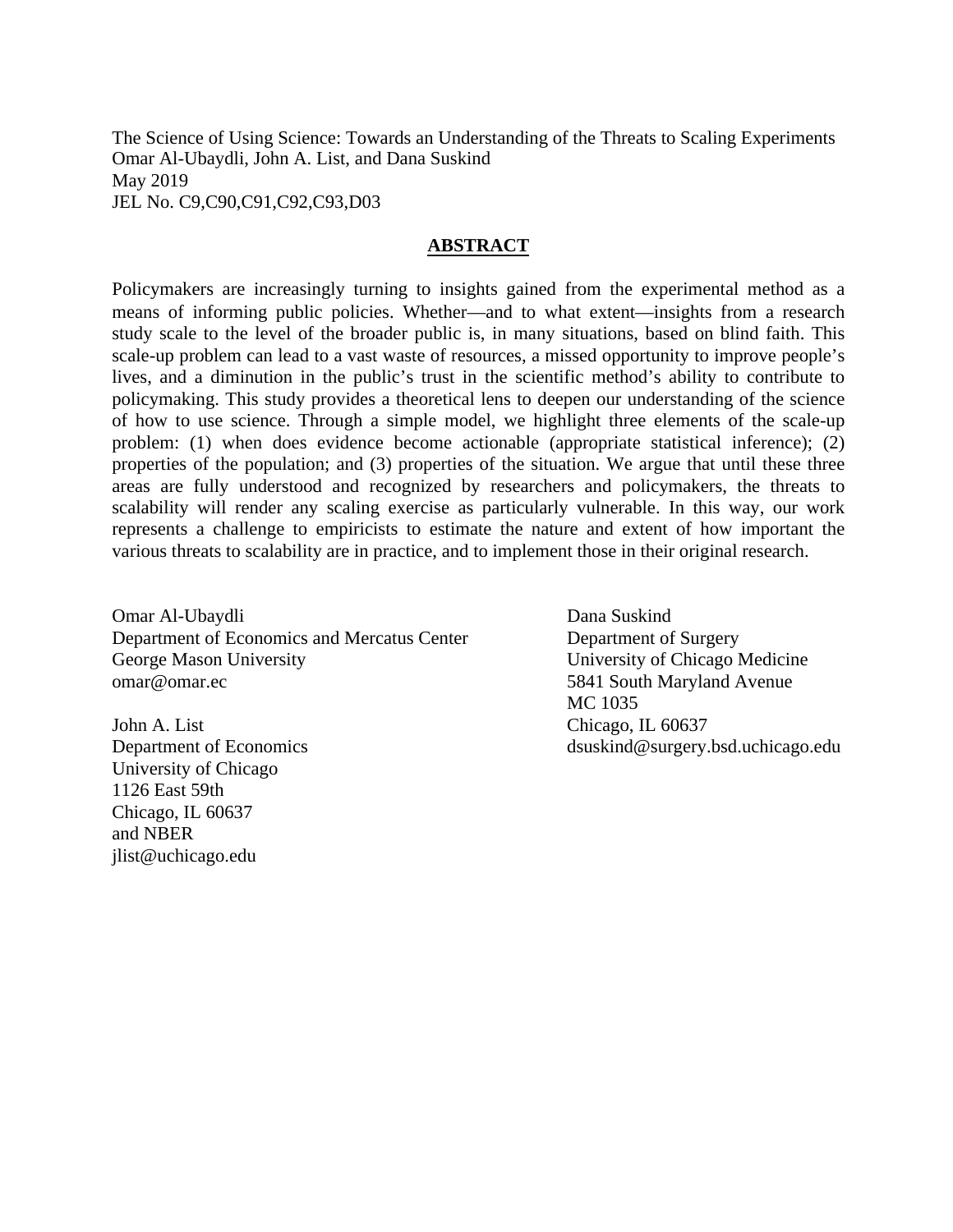# **1. INTRODUCTION**

In the past several decades, experimental methods have evolved from an academic curiosum to a bona fide contributor to scientific knowledge in the social sciences. For their part, economists have generated data from nearly every corner of the world to lend insights into economic theories, such as how markets can be improved, and how public and private organizations can enhance their decision-making (Levitt and List, 2009). Indeed, in most governmental circles, evidence-based programs were once an aspirational goal, then became the gold standard, and now they are the expectation. Even in the most polarized political landscapes, evidence-based policymaking has received widespread bipartisan support.<sup>[2](#page-3-0)</sup> Such a development is entirely reasonable—what policymaker would argue that their policies *should not* be based on scientific evidence?

This naturally leads to an important normative question: if policymakers demand scientific knowledge, then as academics how should we optimally supply our insights? In economics, the tradition of scholarship informing policy decisions arguably goes back to the father of modern economics, Adam Smith, whose most celebrated treatise tackled the issue of how to make people wealthier. Today, improving living standards is considered a core goal for governments, as economists use both theory and empirical work to inform policy. Indeed, data generation via the experimental method has grown to the point that policymakers now expect such wisdom to guide their program choice. Nevertheless, as experimentalists, we have focused almost exclusively on *how best to generate data to explore intervention effects and disentangle mechanisms*. This represented a logical first step, as experimentalists sought to provide deeper empirical insights and theoretical tests as part of the credibility revolution of the 1990s.

Yet, what has been lacking is a scientific understanding of how to make optimal use of the scientific insights generated. In particular, *how should we use the experimental insights for policy purposes*? We denote this as the "scale-up" problem, which revolves around several important questions: do the research results scale to larger markets and settings? When we scale the intervention to broader and larger populations, should we expect the same level of efficacy that we observed in the small-scale setting? If not, then what are the important threats to scalability? What can the researcher do from the beginning of their scholarly pursuit to ensure eventual scalability?

Providing answers to such questions is necessary because understanding when, and how, our experimental insights scale to the broader population is critical to ensuring a robust relationship between scientific research and policymaking. Without such an understanding, empirical research can quickly be undermined in the eyes of the policymaker, broader public, and the scientific community itself. Indeed, in modern economies the chain connecting initial research discovery to the ultimate policy enacted has as its most susceptible link an understanding of the science of how to use science for policy purposes.

 $\overline{a}$ 

<span id="page-3-0"></span><sup>&</sup>lt;sup>2</sup> For example, the foundations for evidence based policymaking act recently passed with broad bipartisan support in the U.S.: https://www.congress.gov/bill/115th-congress/house-bill/4174/text.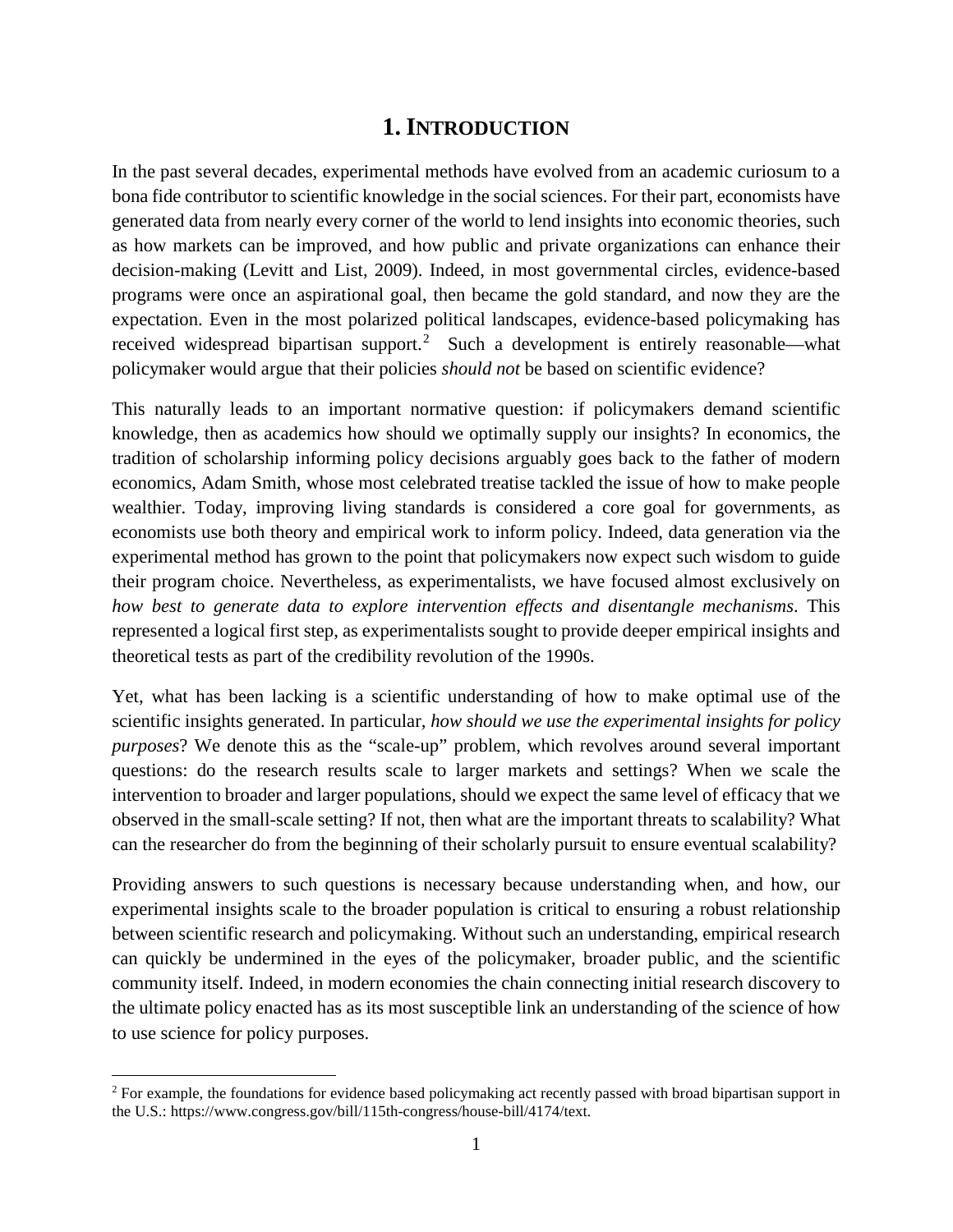For implementation scientists, some of the issues that we discuss are timeworn. While the implementation science literature is deep, it typically revolves around examining the "voltage effect"—the conjecture that treatment effect sizes observed in research studies diminish substantially when the program is rolled out at larger scale (Kilbourne et al., 2007; Weiss et al., 2014; Supplee and Meyer, 2015; Supplee and Metz, 2015; Gottfredson et al., 2015; Cheng et al., 2017; Al-Ubaydli et al., 2017b). The literature has used this cautionary tale to stress that the voltage effect can severely undermine the optimism advertised in the original research. We suspect that this is one reason why policymakers are slow to adopt and implement the vast amount of science available.

The implementation science literature primarily focuses on fidelity as a key to the voltage problem. For example, consider Head Start home visiting services, an early childhood intervention that found significant improvements in multiple child and parent outcomes in the original research study (Paulsell et. al, 2010). However, variation in quality of home visits was found at larger scale, with home visits for 'at risk' families involving more distractions and less time on child-focused activities, diminishing program effectiveness and increasing attrition (Raikes et al., 2006; Roggman et al., 2008). In this case, the voltage effect likely occurred because the scaled program did not include the fundamental core components that made the initial intervention promising.

While fidelity of the original research study at scale is certainly important, the richness of the economic environment surrounding most of our interventions calls for a more holistic approach to studying the scale-up problem. In our previous research (Al-Ubaydli et al., 2017a), we classified the threats into three bins. First, statistical inference—when is evidence actionable? Second, representativeness of the experimental population—what incentives are in place for researchers to choose a representative subject pool? Third, representativeness of the experimental situation— what situational features are important threats to scalability?<sup>[3](#page-4-0)</sup>

To lend insights into the statistical inference problem, we start with Maniadis et al. (2014), who present a simple model of the inferential problem faced by scholars interpreting initial findings in an area of research with multiple researchers (the interested reader should also see the insightful work of Ioannidis, 2005). Considering representativeness of the experimental population, the extent to which the sample that participates in a study is representative of the broader population is a question that is regularly posed by economists seeking to generalize their findings, whether their data are experimental or observational (Campbell and Stanley, 1963; Al-Ubaydli and List, 2015; Deaton and Cartwright, 2018). While both statistical inference and representativeness of the population are important, the focus of much of the voltage effect literature and our previous work (Al-Ubaydli et al., 2017b) has been on representativeness of the experimental situation. This is because the experimental situation is quite rich and includes many important considerations.

<span id="page-4-0"></span> $\overline{a}$ <sup>3</sup> Related excellent work in economics includes Banerjee et al. (2017), Mobarak et al. (2017), Muralidharan and Niehaus, (2017), and Davis et. al. (2017).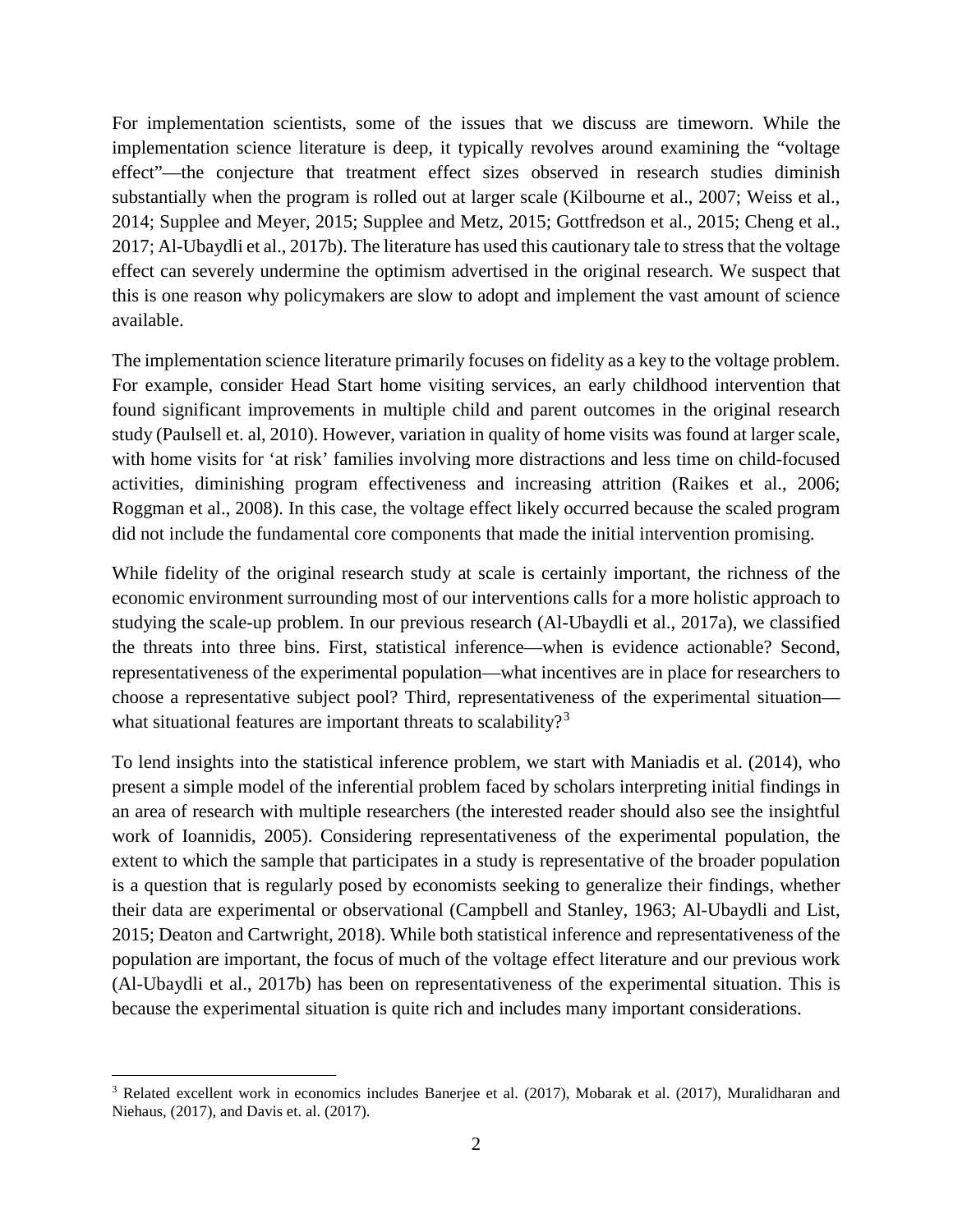Several overarching insights for both policymakers and academics are highlighted by our theoretical framework. A first discussion point is that our model changes the discussion from one that exclusively focuses on the benefit side (voltage effect literature) to a broader metric that includes benefits and costs (BC hereafter). In practice, since in the US every proposed rulemaking that is economically significant has to undergo a formal BC analysis, this change makes sense because many policymakers are attracted to policies that they expect will provide the greatest benefit to the population within time, money, and resource constraints. As such our preferred metric is BC, and if that changes at scale, we classify this as a manifestation of the scale-up effect, because benefits and/or costs change as scale changes.

A second discussion point for policymakers is detailing *why* this might happen, and present guidelines for a proactive approach policymakers and researchers can take to tackle this issue. In terms of the statistical inference bin, our model highlights that there can be a BC drop due to two inferential channels: false positives, and selection of the sampled population by the researcher. For the first channel, in the short run, the expected false positive problem becomes more severe as researcher competition intensifies, a result at odds with intuition. This is because while the results for any given researcher has error that is unconditionally zero on average, the same is not true of the program delivering the largest treatment effects. This leads to the bias strictly increasing in the number of scientists competing in the short run (this is similar to the intuition behind the winner's curse in the auction literature).

The second bin—selection of the research population—occurs in our model when the researcher strategically chooses populations that yield the largest treatment effects. This is a strategic effect due to, for example, publication bias (top journals prefer large treatment effects to small ones, ceteris paribus) or because the researcher is attempting to maximize sample size subject to a fixed budget constraint (a cost-savings, or experimental power effect). This latter relationship holds because experimental participants who expect relatively larger treatment effects may be more willing to select into the experiment, and therefore require less compensation. Our model therefore predicts that even in the absence of strategic effects due to publication bias, a BC drop emerges because scientists exploit heterogeneity as a means of saving money (also see Hunt Alcott's work for a related example).

Our first resolution to these effects is simple advice for policymakers: we need more precise statistical summaries and more frequent replication to help address inference problems. One approach to follow is stipulating a post-study probability of at least 0.95 before enacting policies. This will naturally lead to demand for a greater number of replications and a subsequent change in reward structure. In equilibrium, more dollars for replications from funding agencies would be a natural outcome—and one that we would regard as welcome.

Viewed through the lens of our model, a positive externality of this increased demand for replications is that researchers will place more weight on replicability vis-à-vis cost savings, leading to a smaller strategically-induced bias, and a smaller BC drop in equilibrium. This helps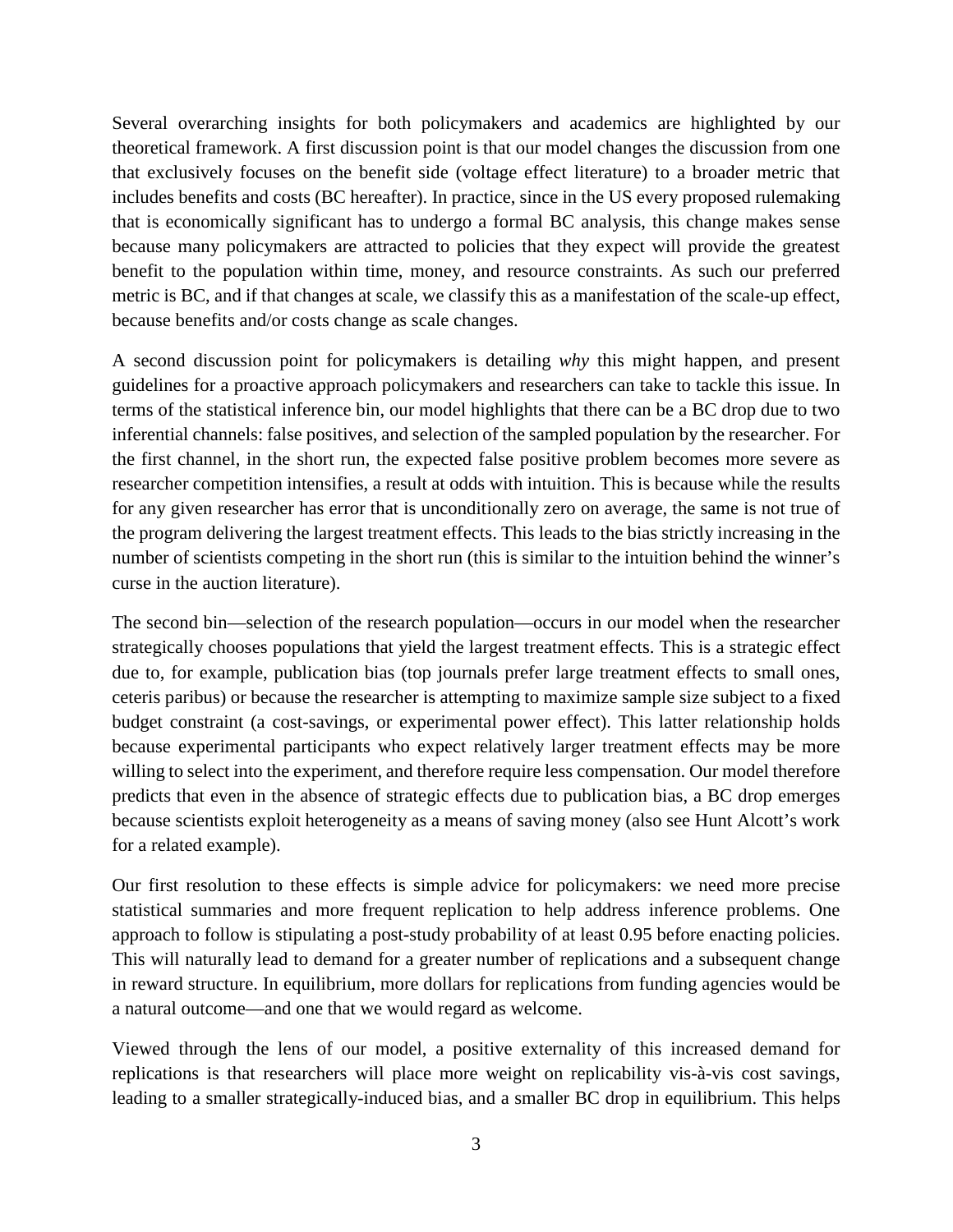to reduce a threat to scalability because researchers can take preemptive steps to avoid inadvertently suffering from choosing a non-representative sample.

In terms of our third bin, representativeness of the situation, several insights fall out of the theory. First, negative (positive) network effects and diseconomies (economies) of scale both cause a BC drop (increase). The network effect occurs through the benefit side whereas the economies of scale effect work through the supply side; on cost side considerations of scaling, please see the excellent work of Davis et al. (2017). Second, consonant with the literature, our model showcases that understanding fidelity holds great promise in deepening our knowledge of the threats to scalability (see, e.g., August et al., 2006; Raikes et al., 2006; Roggman et al., 2008; Hippel and Wagner, 2018). Unpacking our production technology reveals several predictions involving fidelity:

- The core components, or 'non-negotiables,' of the intervention should be detailed before scaling to ensure program drift is minimized when implementation takes place.
- Fidelity is increased if facilitators understand the "whys," or the mechanism behind the intervention effect.
- Technology should be used whenever possible, ceteris paribus.
- It is optimal to have the original scientist play an important role in the actual roll out of the program at scale. [4](#page-6-0)

What is clear from the literature is that the empirical import of these, and many other important features of the environment, on the scale-up effect are ill-understood. This leads to a generic call to scholars: much like our experimental designs block on features of the population such as age, gender, and race, we should also block on situational features (i.e., scale, inputs, correct dosage, correct program, correct delivery, incentives, substitutes) to not only learn about the intervention, but to also learn about the effects of the environment on our results. In this manner, blocking on situations helps to determine scientifically the core program components when the program is scaled.

A general lesson from our theoretical exercise is that the scholar should backward induct when setting up the original research plan to ensure accurate and swift transference of programs to scale. In this way, even in the case of the insoluble components of the scalability problem, such as upward-sloping supply curves for administrator quality, understanding the source allows scholars to acknowledge it upfront.

A corollary for the policymaker is that when programs are actually scaled, we should take the correct approach to measuring efficacy of the actual implemented program at scale. We prefer using an experiment at scale to measure program effects, but if that is untenable the policymaker should ensure that another appropriate measurement approach (DID, regression discontinuity, or

<span id="page-6-0"></span> $\overline{a}$ <sup>4</sup> The innovative work of Ashraf et al. (2017; 2018) using a "cogeneration of knowledge" model that they have implemented in Zambia to explore recruiting of nurses and teaching young women negotiating skills are illustrations of gains to this approach.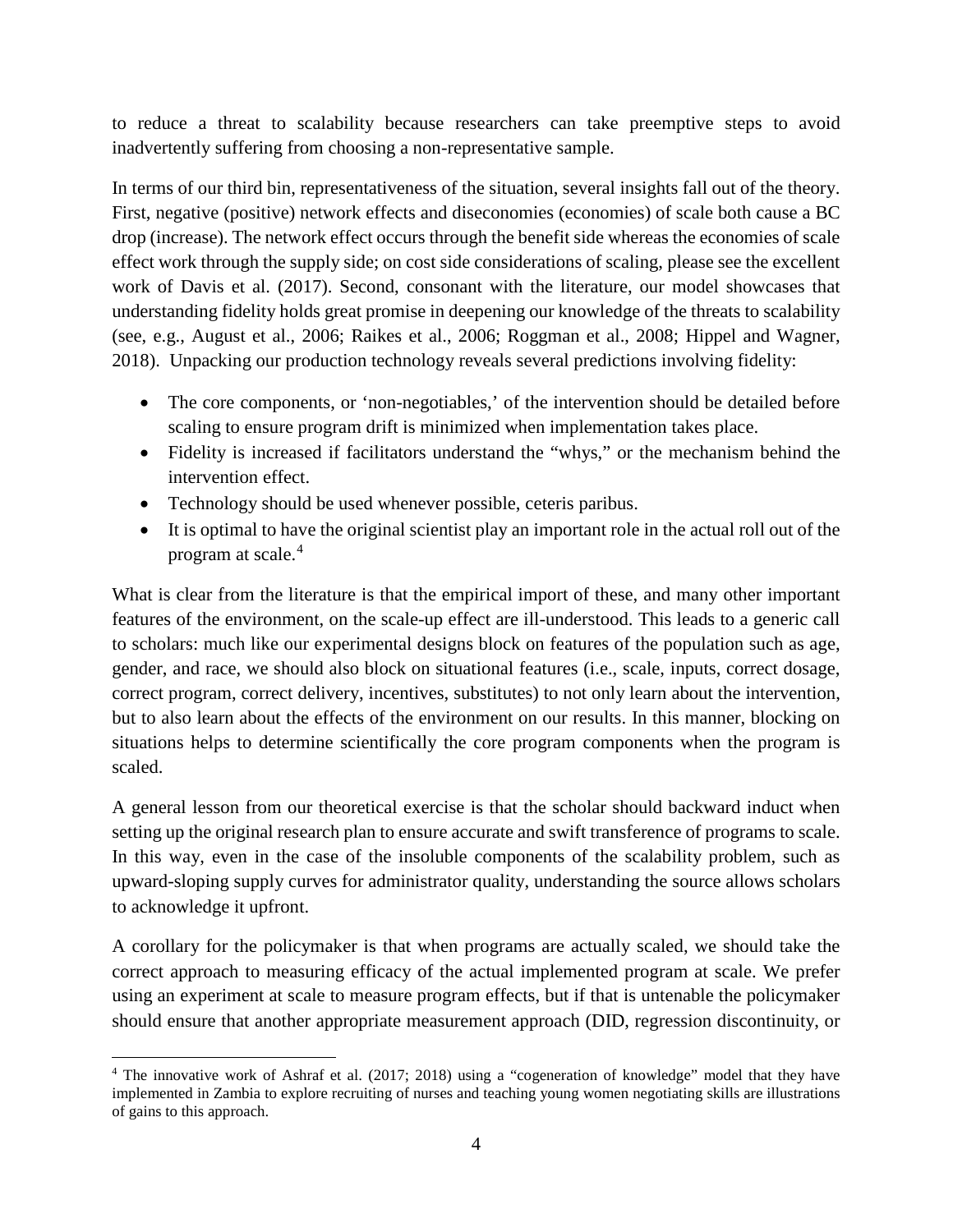the like) can be used. In this manner, an empirical hierarchy for measuring the deliverables at scale should be a policy priority. Overall, for policymakers, this next step demands that they understand the interplay between the research environment and implementation needs necessary at scale and can pinpoint when the threats manifest themselves in the research study. We believe that this type of give and take between scholars and policymakers can yield less "government by guesswork" (Baron, 2018), and more cogeneration of knowledge (Ashraf et al., 2017; 2018).

# **2. THE SCALING PROBLEM**

Before delving into our model, we begin by providing a brief set of examples that help to motivate the three overarching bins in our theory. One interesting example of scaling too quickly is summarized in the work of Hitchcock et al. (2011). Over a series of scientific replications of a Collaborative Strategic Reading (CSR) intervention in 5 different districts in Oklahoma and Texas, Hitchcock et al. (2011) find that overall the program has no discernible effect on reading and comprehension. In essence, the CSR program that showed initial promising results was not effective in other states, providing stark indication of how broad replication before scaling up can prevent wide implementation of ineffective programs.

In this same spirit, Banerjee et al. (2017) describe a study that found no effect of fortified salt on anemia rates, despite earlier programs that found fortified salt reduced anemia rates. They posit that this occurred because original studies specifically sought out adolescent women, and targeting adolescent women in earlier studies led to a measured treatment effect that did not manifest at a larger scale with a broader population. More broadly, Heckman et al. (1998) discuss selection into field experiments, and find that the characteristics of subjects who participate can be distinctly different from those of subjects who do not participate. All of this implies that the measured treatment effect of a small-scale program that compares treatment and control participants from a different population than the set of individuals who participate at scale will not accurately represent the true effect of the program when scaled.

Concerning properties of the situation, August et al. (2006) find that when the situation changed from their initial field study to a broader study, families had reduced engagement in a conduct problems prevention program. This decreased dosage at scale can importantly contribute to the lack of effect in a larger implementation. Likewise, after promising initial results from the Tennessee STAR randomized state-wide class size reduction, Tennessee implemented Project Challenge to reduce class size in k-3 classrooms in the state's poorest school districts (von Hippel and Wagner, 2018). Following an influx of money designated to reducing class sizes, those poorest districts did not actually spend the money to decrease average class sizes. Unsurprisingly, Project Challenge did not result in higher test scores. Indeed, von Hippel and Wagner (2018) find that the average class size decreased from 26 to 25 and overall test scores did not improve. Project Challenge is an example of the entirely wrong program being implemented at scale.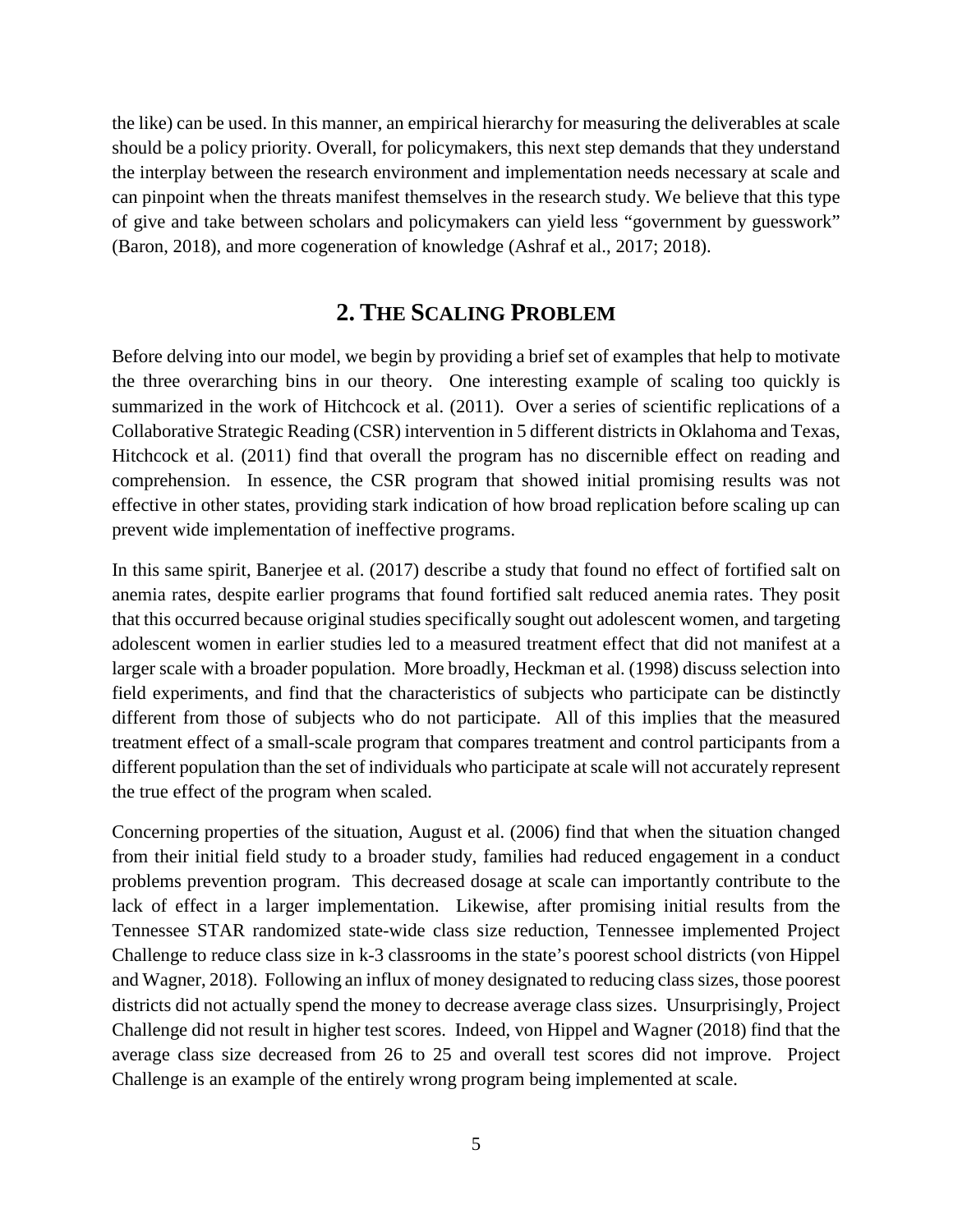On the cost side, California's statewide implementation of smaller class sizes demonstrated diseconomies of scale in implementation costs (Achilles et al., 1993). Jepsen and Rivkin (2009) examine results of the implementation that forced the state of California to hire from a larger teacher labor market than ever before. To achieve the smaller class sizes, California could have incurred greater costs to maintain similar-quality teachers or continue to pay a similar amount but for lower quality teachers. They find that "the increase in the share of teachers with neither prior experience nor full certification dampened the benefits of smaller classes, particularly in schools with high shares of economically disadvantaged, minority students." When the state of California expanded teacher hiring, they hired less experienced teachers, and the large-scale outcomes of the statewide class size reduction were significantly smaller than the original Tennessee STAR findings.

Alternatively, when exploring scaling up School-Wide Positive Behavioral Interventions and Supports (SWPBIS), Horner et al (2013) explicitly acknowledge that "as states gained local training, coaching, and evaluation capacity, the cost of SWPBIS implementation became less expensive per school and more feasible for scaling up on a geographically distributed level." As the program expanded, costs decreased, or displayed economies of scale. Clearly, on the cost side features of the situation need to be understood to accurately predict whether there will be cost side advantages or disadvantages at scale.

The scaling issue has not gone unnoticed by policymakers, as President Clinton observed that "Nearly every problem has been solved by someone, somewhere. The frustration is that "we can't seem to replicate [those solutions] anywhere else." Echoing this sentiment on the cost side, Larry Summers quipped: "When we use evidence from small interventions to advocate significantly greater public expenditure, we must recognize that we will run into some combination of diminishing returns and higher prices as we scale up programs. It is difficult to quantify this decrease in benefits and increase in costs, but almost certainly, large-scale programs will have lower rates of return than those measured for small-scale programs (see Davis et al., 2017, for these and other quotes).

## 2.1. THE MODEL

Our model revolves around three main players. The government desires to implement programs that work at scale considering both benefits and costs  $(BC)$ .<sup>[5](#page-8-0)</sup> Scientists desire to report both replicable findings and important treatment effects. The populace maximizes utility, but we focus on experimental participation for simplicity. With this backdrop, there is a new, proposed intervention, which we refer to as the "program." Scientists are studying the program, while the government is following the research findings with an eye on implementing the program. The

<span id="page-8-0"></span> $\overline{a}$ <sup>5</sup> The model can easily be extended to consider the problem of scaling within firms, for which the problem would then revolve around the scale up problem within firms, and non-profit and for profit firms (see, e.g., Lange et al., 2007; Hong et al., 2018) would explore scaling.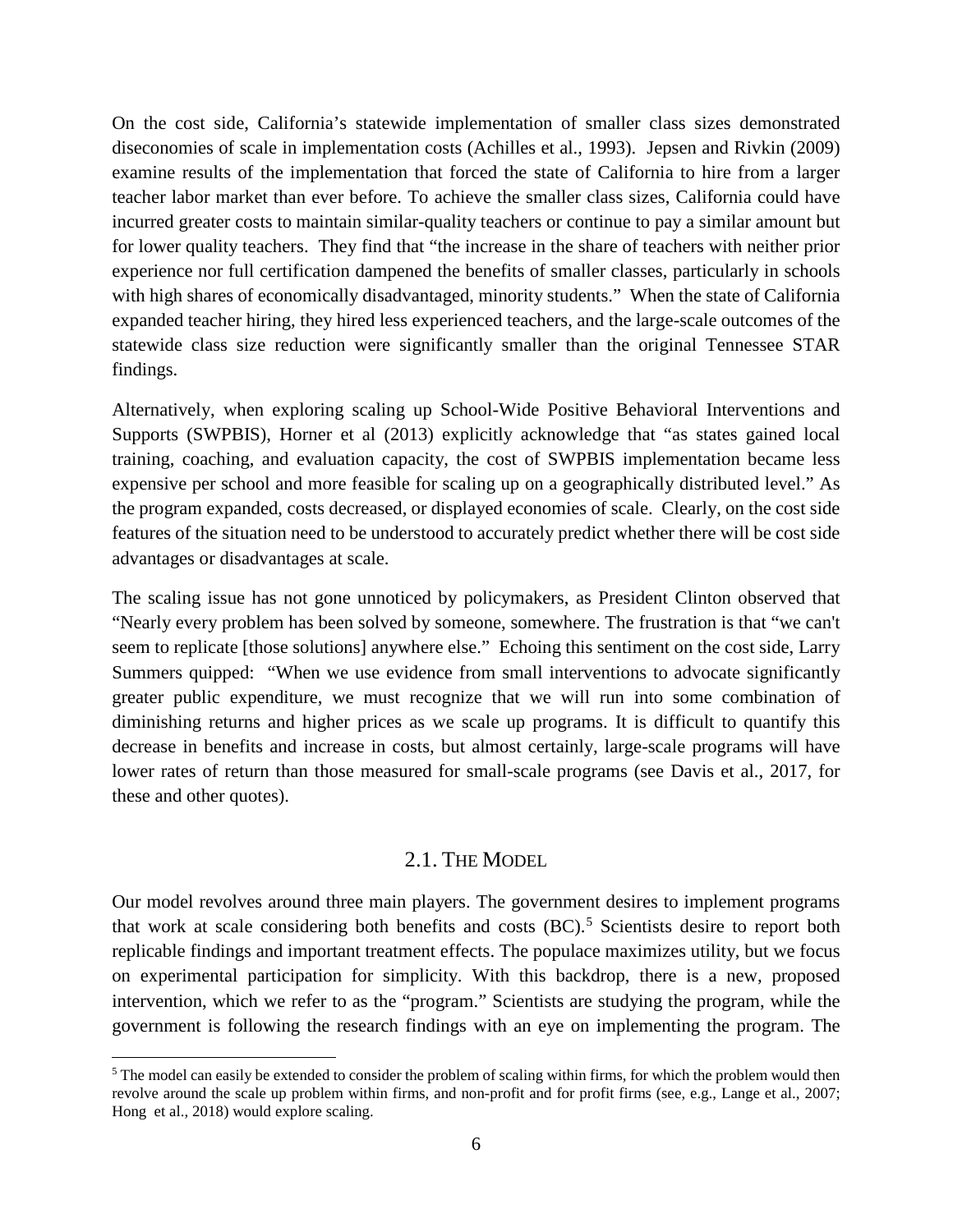program leads to a direct per capita treatment effect  $T$ , and it has a per capita cost  $C$ . The per capita net treatment effect, which measures the program's impact net of costs, is:

$$
\tau = T - C
$$

What follows is a simple model designed to explore the scale up effect, that is, changes in the magnitude of  $\tau$  when moving from the research setting to population-wide implementation.

Let  $i \in \{1,2,\ldots,N_l\}$  denote the member of the population. Let  $S_T \subseteq \{1,2,\ldots,N_l\}$  be a set denoting who receives treatment, and let  $n_T = |S_T|$ , the number of people treated. Let *e* denote the effort exerted to ensure that the treatment is administered correctly, and let  $q$  denote the resultant administration quality.

We define the direct treatment effect of the program on person  $i$  as:

$$
T_i = f^T(w(n_T), b(n_T), q(e, n_T))\overline{T} + \alpha_X X_i
$$
  

$$
f^T(w(n_T), b(n_T), q(e, n_T)) > 0, \overline{T} \sim (u_T, \sigma_T^2), \alpha_X \ge 0, X_i \sim (0, \sigma_X^2)
$$

Therefore, the direct treatment effect is heterogeneous.  $\overline{T}$  is a common component of the direct treatment effect, the effect of which is mediated by a strictly positive non-stochastic function  $f^T$ , whose arguments we explain below; and  $X_i \sim (0, \sigma_X^2)$  is an IID person-specific component, the effect of which is mediated by a weakly positive non-stochastic parameter  $\alpha_x$ . We assume that there is at least one person in the population for whom the idiosyncratic component of the treatment effect is zero: ∃  $i \in \{1,2,\ldots,N_l\}: X_i = 0$ . We normalize this person to being the first participant,  $i = 1$ .

We further assume that  $\overline{T}$  and  $X_i$  are mutually independent for all *i*. The function  $f^T$  has three arguments: within-treatment spillovers  $(w)$ , between-treatment spillovers  $(b)$ , and administration quality  $(q)$ . They affect the common component of the direct treatment effect as follows:

$$
f_w^T > 0, f_b^T < 0, f_q^T > 0
$$

Each argument is a function of the number of people treated,  $n_T$ .

Within-treatment spillovers refer to positive  $(w' > 0)$  or negative  $(w' < 0)$  spillover effects among the treated group. For example, mobile phones have positive network externalities, meaning that the value of possessing a phone increases with the number of users. Thus, when the intervention is assigning a mobile phone, and the outcome variable is some measure of its utility to the user, increasing the number treated leads to a larger common direct treatment effect. This would suggest that the research study under-estimates the treatment effect at scale.

Between-treatment spillovers refer to positive  $(b' > 0)$  or negative  $(b' < 0)$  spillover effects from the treated group to the control group, noting that they affect  $f^T$  negatively. For example, List et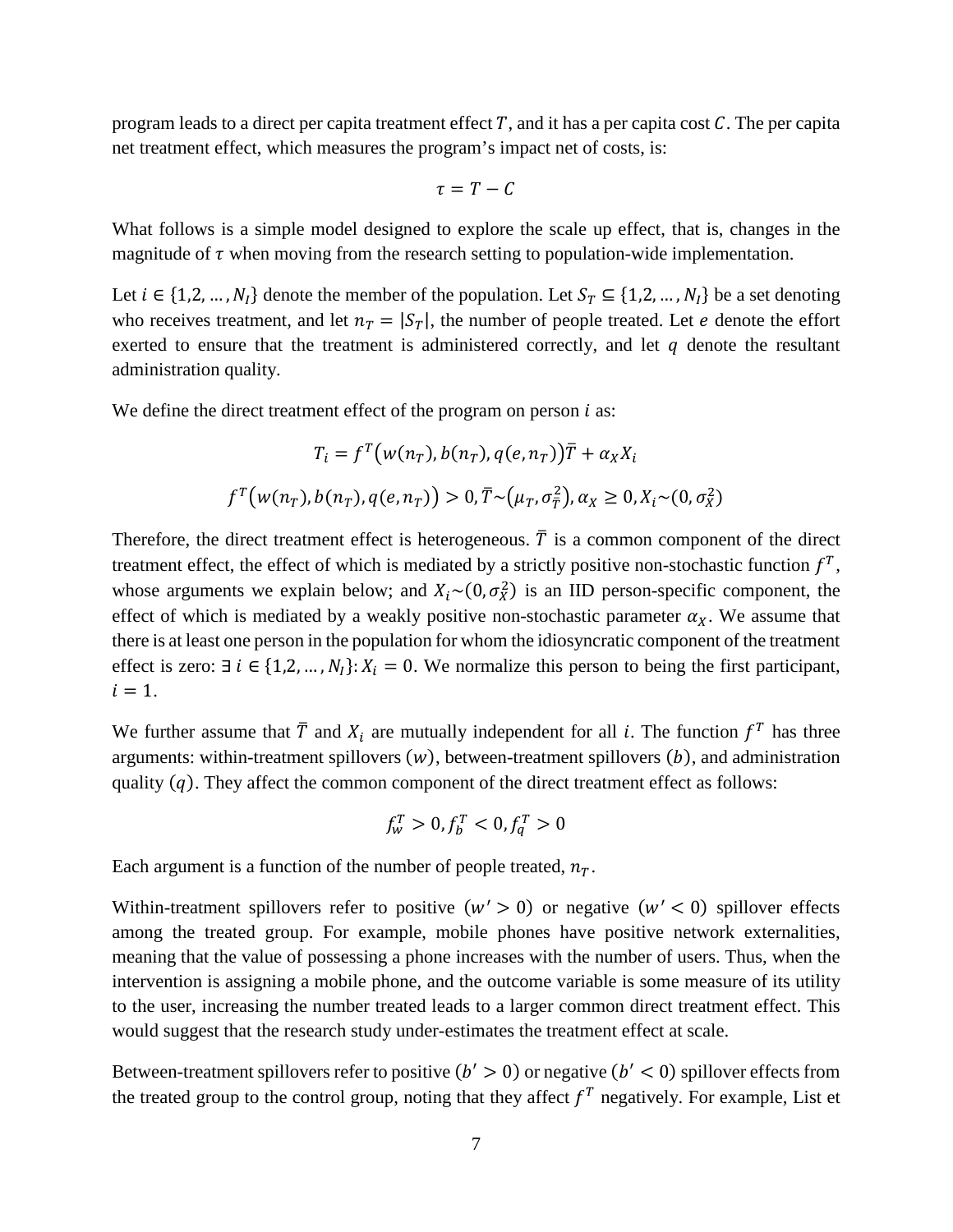al. (2018) finds that when evaluating their pre-K intervention, children in the control group who live in the same neighborhood with many treated children have better outcomes than control children who live in neighborhoods with fewer treated children. Thus, all else equal, when taken to scale, the pre-K program should be expected to have larger treatment effects than those observed in the research study.

Administration quality refers to the extent of adherence to the prescribed treatment plan, which includes dosage fidelity. Similar to within- and between-treatment effects, it is a function of the number of people treated,  $n_T$ ; however, it is also a function of the effort exerted to deliver administrative quality, e. Crucially, as the number of treated rises, the concomitant rise in implementation complexity generates inevitable, organic, random errors. This leads to an attenuation of the common component of the direct treatment effect, in a similar manner to the effect of measurement error in a conventional regression.

**Key Assumption 1**: As sample size increases, the common component of the direct treatment effect weakly decreases due to a decline in administration quality,  $q_{n_T}(e, n_T) \leq 0, f_q^T(w, b, q)$  $\mathbf{0}$ .

We further elaborate on these three effects below.

#### 2.2. PROGRAM COSTS

Program costs are divided into participation costs and implementation costs.

$$
C = P + M
$$

The former refers to the cost of inducing people to participate in, and comply with, the program; while the latter is a portmanteau for all remaining costs, including material and administrative costs.

Starting with the participation costs, the cost of compelling person  $i$  to enroll and comply is:

$$
P_i = f^P(n_T) + \alpha_P p(X_i)
$$
  

$$
f^P(n_T) \ge 0, \alpha_P \ge 0, E[p(X_i)] = p(X_1) = 0
$$

Thus, the heterogeneous participation cost has a fixed, common component  $f^P(n_T)$ , where  $f^P$  is a non-stochastic function of the number of people being treated. This captures the possibility of economies of scale  $f_{n_T}^P < 0$ ) or diseconomies of scale  $f_{n_T}^P > 0$ ) in participation costs.

There is also an idiosyncratic component of participation costs,  $p(X_i)$ , which is a function of the idiosyncratic direct treatment effect.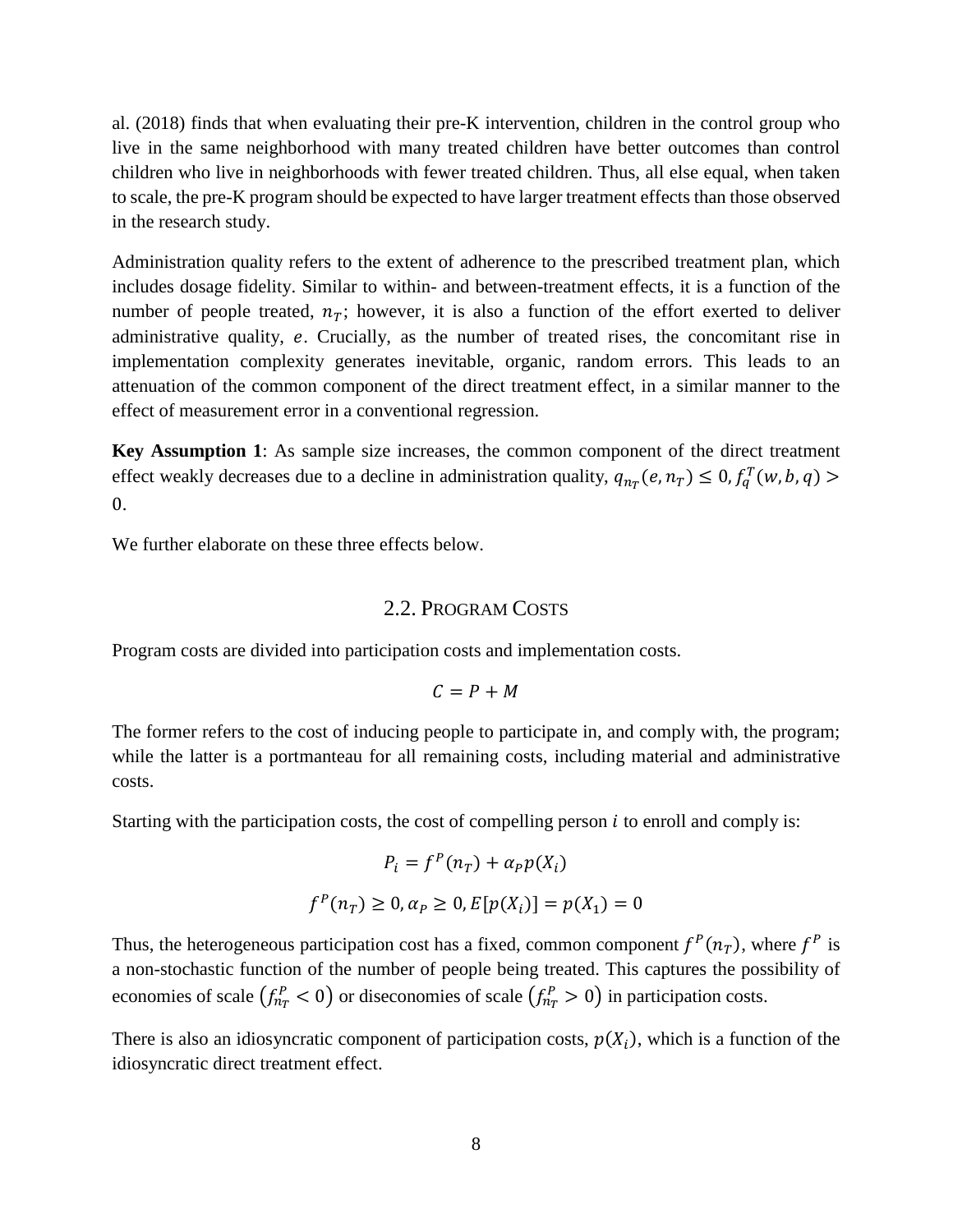**Key Assumption 2**: Idiosyncratic participation costs fall as the idiosyncratic direct treatment effect rises,  $p'(X_i) < 0$ .

This assumption reflects the idea that convincing people to participate in the program, and ensuring their compliance, is easier/cheaper the larger the expected treatment effect. That is, the larger the expected benefits that accrue to that individual. For example, when conducting a trial of the effect of a cancer drug, in principle, getting people who expect the treatment will work to enroll will be easier than getting people to enroll who expect the drug will have minimal effects.

The medical literature features significant support for this assumption. Meta studies of recruitment confirm that those who stand to benefit most from a medical treatment are more likely to participate in trials. For example this disparity is particularly acute in HIV, where confidentiality concerns make recruitment very difficult: those who have reached a stage where they must do something to deal with an advanced stage of the disease, and who are therefore potentially the biggest beneficiaries exhibit much greater readiness to participate (Lovato et al., 1997). In the review due to Cooper et al. (2015), recruitment for medical treatments for type 2 diabetes was significantly easier than for prevention interventions, due to the size, tangibility, and immediacy of the effects of the former. While factors such as altruism and the desire to save money are important determinants of an individual's readiness to participate in a medical trial, surveys also indicate that the perceived benefits are critical, often because prospective participants assume that the medical treatment in a medical trial is of higher quality than conventional, non-experimental treatment (Walsh and Sheridan, 2016).

Subsumed within this assumption is the issue of attrition: just as people with higher treatment effects are more likely to participate at the start, they are also more likely to maintain their participation until the experiment's conclusion. We do not model attrition explicitly, simply because adding it does not yield significant insights beyond those we already offer below.

Without loss of generality, we normalize the expectation of the idiosyncratic term to zero. The non-stochastic parameter  $\alpha_p$  captures the importance of the idiosyncratic component.

Turning to the non-participation costs, the implementation cost for  $i$  is:

$$
M_i = f^M(e, n_T)
$$

The implementation cost depends upon the effort exerted in the pursuit of administrative quality,  $f_e^M > 0$ . The function  $f_M$  also captures the possibility of economies of scale  $(f_{nT}^M < 0)$  or diseconomies of scale  $f_{nT}^M > 0$ ) in implementation costs.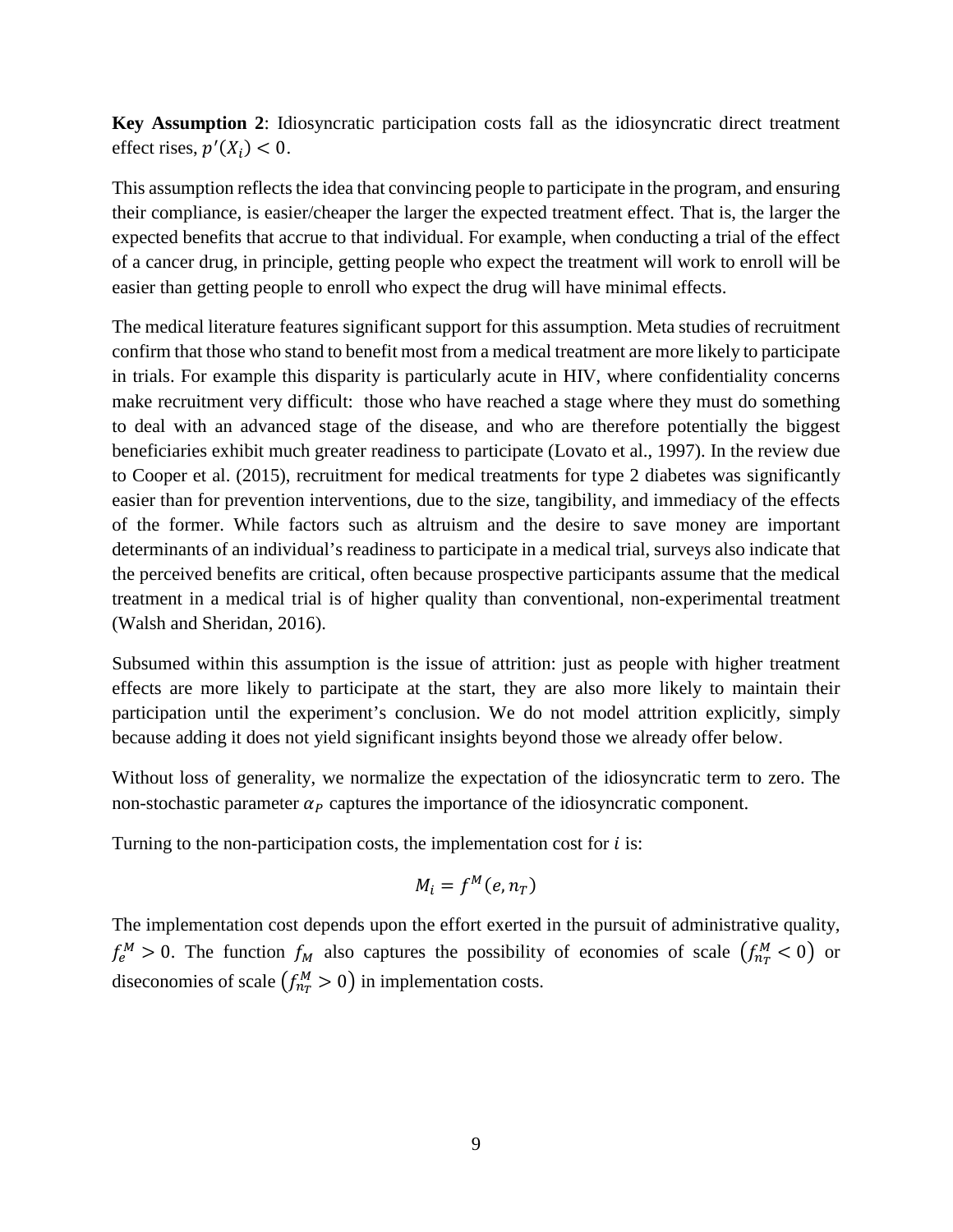#### 2.3. THE NET TREATMENT EFFECT

In light of the above, we can express the net treatment effect for person  $i$ , which is the direct treatment effect netting out implementation costs, as follows:

$$
\tau_i = f^T \big( w(n_T), b(n_T), q(e, n_T) \big) \overline{T} + \alpha_X X_i - f^P(n_T) - \alpha_P p(X_i) - f^M(e, n_T)
$$

For the purposes of this model, this difference structure is our chosen form of BC. Although more generally, we do not take a stand on the form of the BC. We have observed in practice policymakers using the simple BC difference and the BC ratio (the ratio of a program's benefits to its costs). A higher BC difference or ratio indicates a more cost-effective program (Davis et al., 2017).

#### 2.4. ESTIMATION

A scientist conducts an experiment on a participant  $i$ , and obtains an estimate of the direct treatment effect:

$$
\hat{T}_i = T_i + \varepsilon_i
$$

$$
\varepsilon_i \sim (\mu_{\varepsilon}, \sigma_{\varepsilon}^2)
$$

Where  $\varepsilon_i$  is estimation error (we discuss the statistical sources of estimation error below).

**Key Assumption 3:** A scientist conducting an experiment on participant  $i$  observes the idiosyncratic component of the direct treatment effect,  $X_i$ .

This assumption captures the idea that scientists conducting a study have access to more detailed information regarding the unique attributes of the participants, compared to other scientists and other parties who were not involved in the experiment.

Given the non-stochasticity of the functions and parameters, this can be used to estimate the net treatment effect:

$$
\hat{\tau}_i = \hat{T}_i - f^P(1) - \alpha_P p(X_i) - f^M(e, 1)
$$
  
=  $f^T(w(1), b(1), q(e_1, 1))\overline{T} + \alpha_X X_i + \varepsilon_i - f^P(1) - \alpha_P p(X_i) - f^M(e_1, 1)$ 

## 2.5. DEFINING THE SCALING PROBLEM

If the program is implemented population wide, then conditional on the homogenous component of the direct treatment effect,  $\overline{T}$ , the net treatment effect for *i* will be: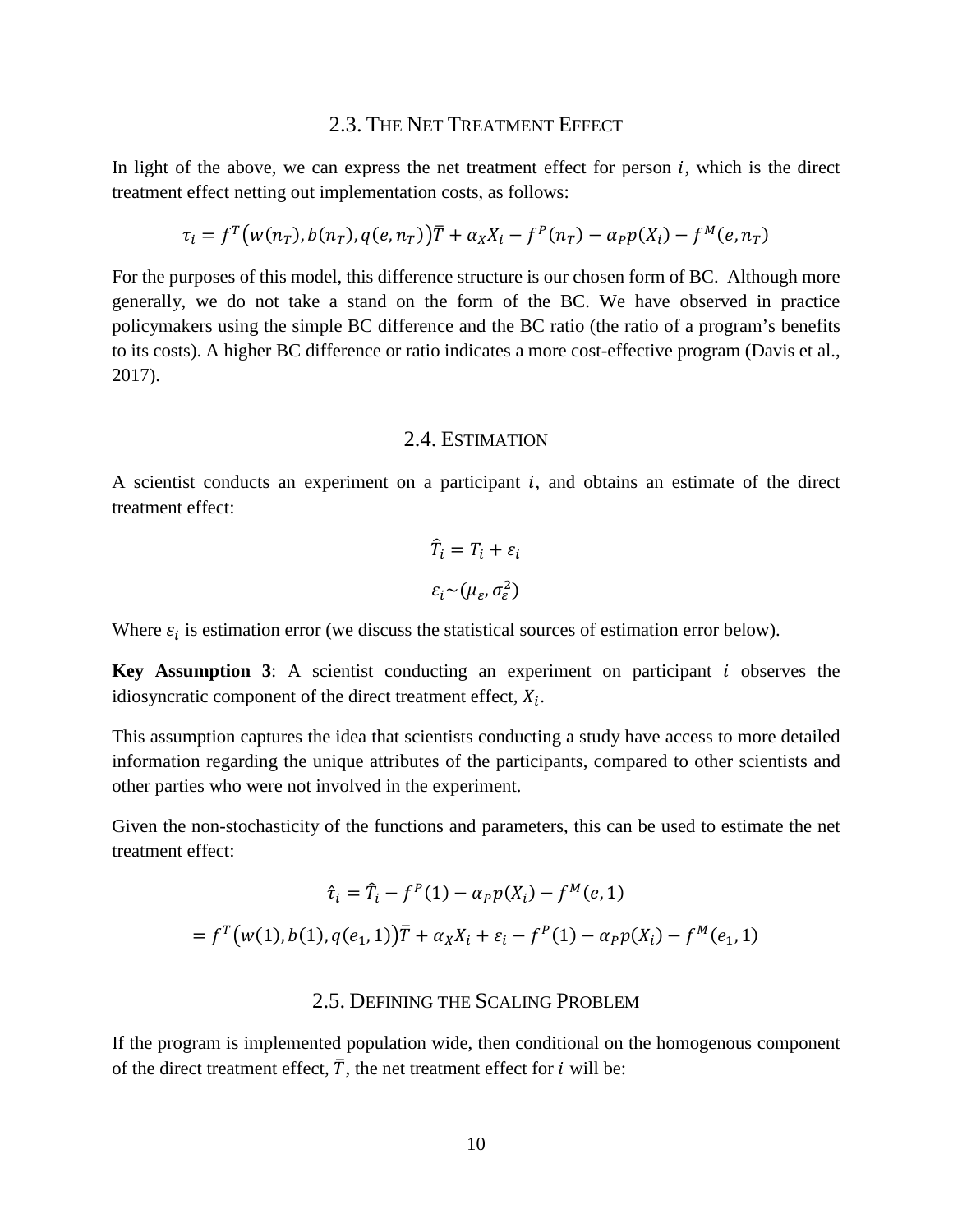$$
\tau_i = f^T \left( w(N_I), b(N_I), q(e_{N_I}, N_I) \right) \overline{T} + \alpha_X X_i - f^P(N_I) - \alpha_P p(X_i) - f^M(e_{N_I}, N_I)
$$

And on average, this will equal:

$$
E(\tau_i) = f^T \left( w(N_I), b(N_I), q(e_{N_I}, N_I) \right) \overline{T} - f^P(N_I) - f^M(e_{N_I}, N_I)
$$

If this average is compared to the scientist's estimate from participant *i*, denoted  $\hat{\tau}_i$ , then the difference will be:

$$
\Delta = E(\tau_i) - \hat{\tau}_i
$$

The scaling problem refers to the possibility that  $\Delta$  is non-zero. If we decompose it into its constituent parts, we have:

$$
\Delta = \left[ f^{T} \left( w(N_{I}), b(N_{I}), q(e_{N_{I}}, N_{I}) \right) \overline{T} - f^{P}(N_{I}) - f^{M}(e_{N_{I}}, N_{I}) \right] - \left[ f^{T} \left( w(1), b(1), q(e_{1}, 1) \right) \overline{T} + \alpha_{X} X_{i} + \varepsilon_{i} - f^{P}(1) - \alpha_{P} p(X_{i}) - f^{M}(e_{1}, 1) \right] = \underbrace{\left\{ \left[ f^{T} \left( w(N_{I}), b(N_{I}), q(e_{N_{I}}, N_{I}) \right) - f^{T} \left( w(1), b(1), q(e_{1}, 1) \right) \right] \overline{T} \right\} - \underbrace{\left\{ \alpha_{X} X_{i} \right\} - \underbrace{\left\{ \varepsilon_{i} \right\} }_{\delta_{3}}}{\delta_{4}} \\ - \underbrace{\left\{ f^{P}(N_{I}) - f^{P}(1) \right\} + \underbrace{\left\{ \alpha_{P} p(X_{i}) \right\} - \left\{ f^{M}(e_{N_{I}}, N_{I}) - f^{M}(e_{1}, 1) \right\} }_{\delta_{6}}}
$$

Therefore, there are six possible sources of the scale-up problem:

- 1. Spillover and administration quality impacts direct treatment effects.
- 2. The participant being unrepresentative of the population in terms of direct treatment effect.
- 3. The statistical estimation error.
- 4. Economies/diseconomies of scale in participation costs.
- 5. The participant being unrepresentative of the population in terms of participation cost.
- 6. Economies/diseconomies of scale in implementation costs.

Note that they may cancel each other out, as the sign of each component is indeterminate ex ante. This highlights that the pessimism within the scaling literature might be correct, and these terms sum to make  $\Delta$  negative. Or, it is ill-conceived and too pessimistic because it tends to focus on one slice of the scaling problem and the sum actually makes  $\Delta$  positive. Within the equation for  $\Delta$ , Components 1, 4, and 6 are non-stochastic sources of the scaling problem, while 2, 3, and 5 are stochastic sources. We analyze each in turn to provide a deeper intuition of the causes and consequences of each.

We use the term "voltage effect" to refer to the scaling effect arising exclusively in the benefit (treatment effect) side of the equation:

$$
\Delta_V = \delta_1 + \delta_2 + \delta_3
$$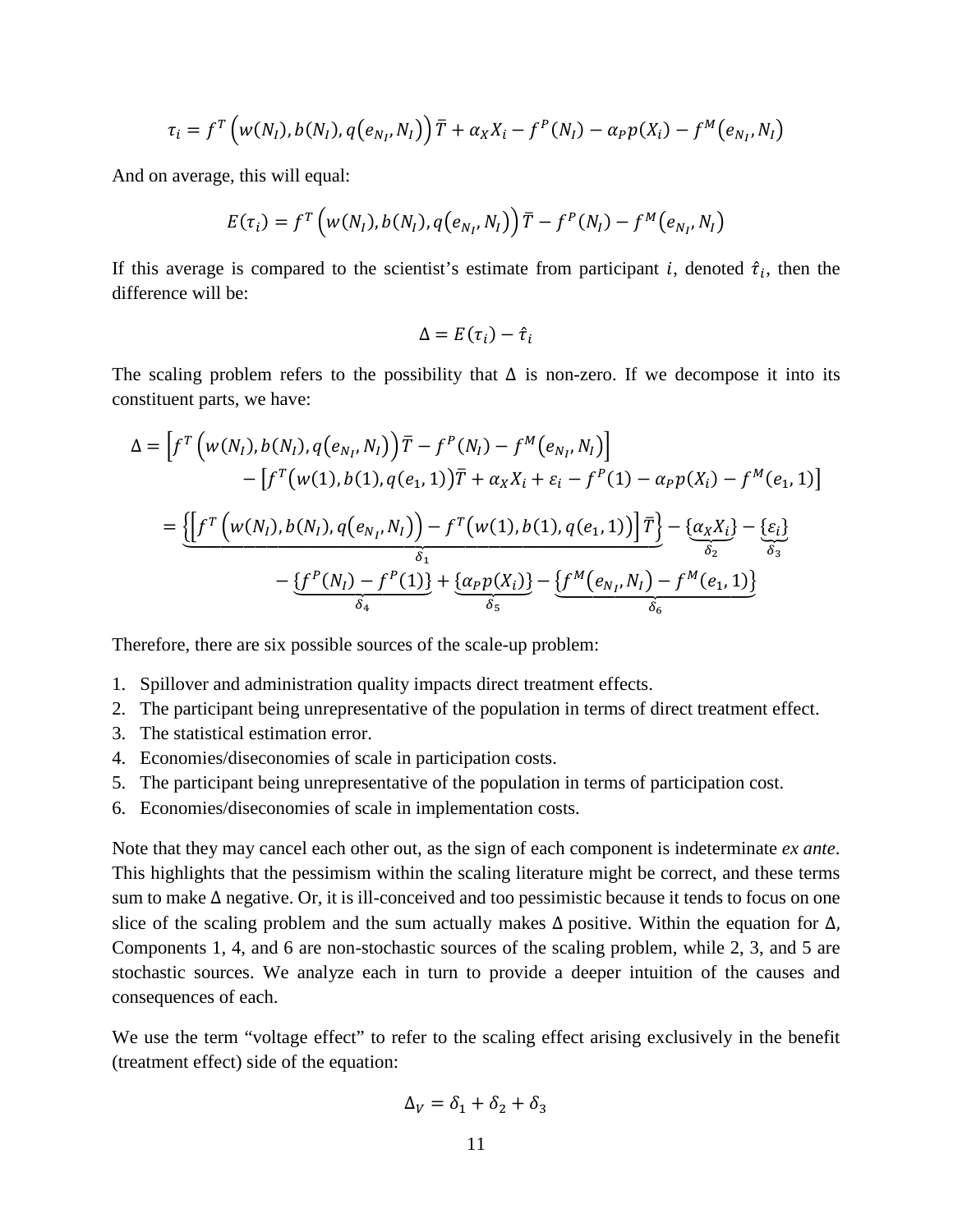As aforementioned, the implementation science literature often discusses voltage drop phenomena, whereby observed treatment effects shrink when programs are scaled from the research setting to the population at large. This is sometimes referred to as the scaling effect. To avoid confusion between the voltage effect, and the gross scaling effect, which also considers the cost side of the equation according to our definition, we use a new term, "scale-up" effect, which refers to changes in the *net* treatment effect resulting from changes in scale. We use it for the remainder of this paper, hereby suspending our use of the term scaling effect/problem.

## 2.6. SCALE-UP EFFECT TAXONOMY

As mentioned in the introduction, in our previous work (Al-Ubaydli et al., 2017a), we identified three sources of the scale-up effect: statistical inference; representativeness of the experimental population; and representativeness of the experimental situation. The six sources identified in section 2.5 are not perfectly nested in the tripartite classification, because some of the six sources cut across the three categories. However, both classifications are exhaustive.

For the remainder of this paper, we develop a new classification based on an analysis of the model. In particular, we distinguish between two primary sources of the scale-up effect: non-stochastic sources, which reflect structural and deterministic properties of production functions; and stochastic sources, which cover statistical selection effects and inferential errors.

## **3. NON-STOCHASTIC SOURCES OF THE SCALE-UP EFFECT**

# 3.1. SPILLOVERS AND ADMINISTRATION QUALITY IN THE DIRECT TREATMENT EFFECT

The first component in  $\Delta_V$  is composed of three subcomponents, reflecting spillover and administrative quality effects.

$$
\delta_1 = \left[ f^T \left( w(N_I), b(N_I), q(e_{N_I}, N_I) \right) - f^T \left( w(1), b(1), q(e_1, 1) \right) \right] \overline{T}
$$

The first subcomponent is the within-treatment spillover effect:

$$
w(N_I) \neq w(1), f_w^T > 0
$$

Some interventions, such as mobile telephone usage, or literacy, have strong positive spillovers: treating people creates a positive treatment externality on the remainder of the population. One could imagine that early tests of the effects of the use of Facebook could produce quite small treatment effects but as a greater number of people were enrolled in treatment the direct treatment effect increased substantially.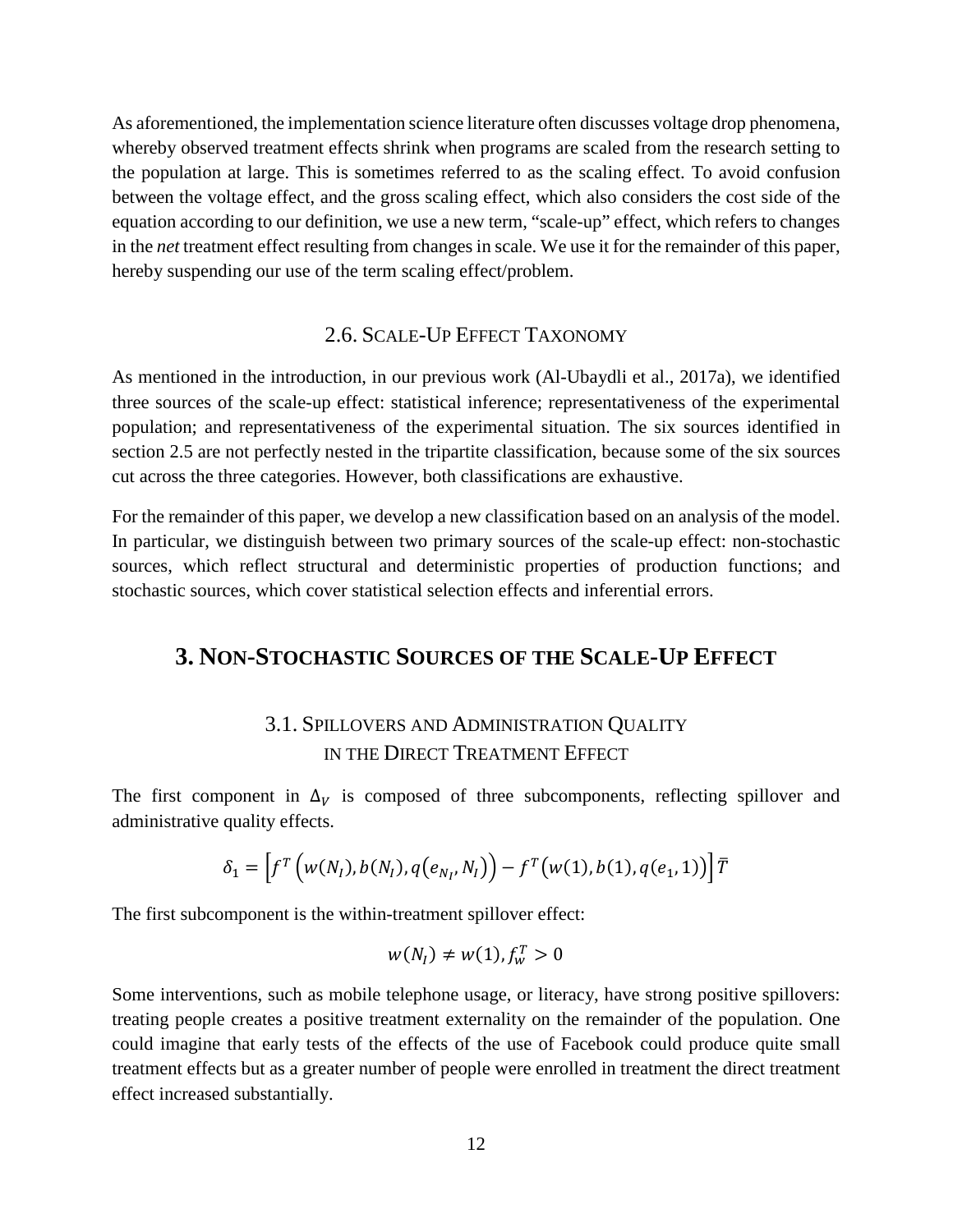Others suffer from the reverse, especially those that involve ordinal-based payoffs. For example, if the intervention under investigation involves assisting a student in obtaining higher school grades, or an airline decreasing its check-in time, part of the treatment effect may be a ranking effect that does not replicate as a larger number of people is treated: only 5% of students can be in the top 5% of students, and only one airline can have the fastest check-in time, which it can use in an advertising campaign.

The second subcomponent is the between-treatment spillover effect.

$$
b(N_I) \neq b(1), f_b^T < 0
$$

In some interventions, treating people creates a spillover effect on the untreated. This can be positive—consider the case of a business ethics course where enrollment is assigned to a random subset of a company's employees. Those who do not enroll are still affected positively by the presence of the enrollees, who act as models for them: the greater the number of enrollees (treated group), the smaller the implied treatment effect when comparing treated to untreated in the research study. One recent example of the potential import of this effect is found in List et al. (2018), who report that in their measurement of the effects of a pre-K intervention, control children can gain more than 0.5 standard deviations in cognitive test scores because of treated neighbors.

Alternatively, it could be negative: consider an intervention that improves the school performance of students in a given class. The control group in the same class may, upon seeing an initial improvement in the performance of the treated group, feel demoralized, inducing a further deterioration in their performance, and accentuating the treatment effect.

In both within- and between-treatment spillover effects, we perceive no general rules of thumb regarding which is more likely. We merely note that it can cause a non-zero scale-up effect and empirical measurement of such impacts is important for future research.

In addition to within- and between-treatment spillover effects, there is also the possibility of spillovers from the treated group to people who are not even participating in the experiment, i.e., people beyond the control group. For example, if a small-scale natural field experiment in an Indian village involves giving the participants large amounts of money that exceed daily wages by several orders of magnitude, then the village's macroeconomy may fundamentally change because of the experiment. If these changes then feedback on the treatment and control groups, then the result can be further scale-up effects with an indeterminate sign. For example, inflation from the monetary expansion might diminish the real increase in income experienced by those treated. We do not explicitly model this class of spillover effect; instead, we merely alert readers to its existence (the interested reader should see Banerjee et al. (2017), Muralidharan and Niehaus, (2017), and the citations therein).

The third subcomponent is the administrative quality effect: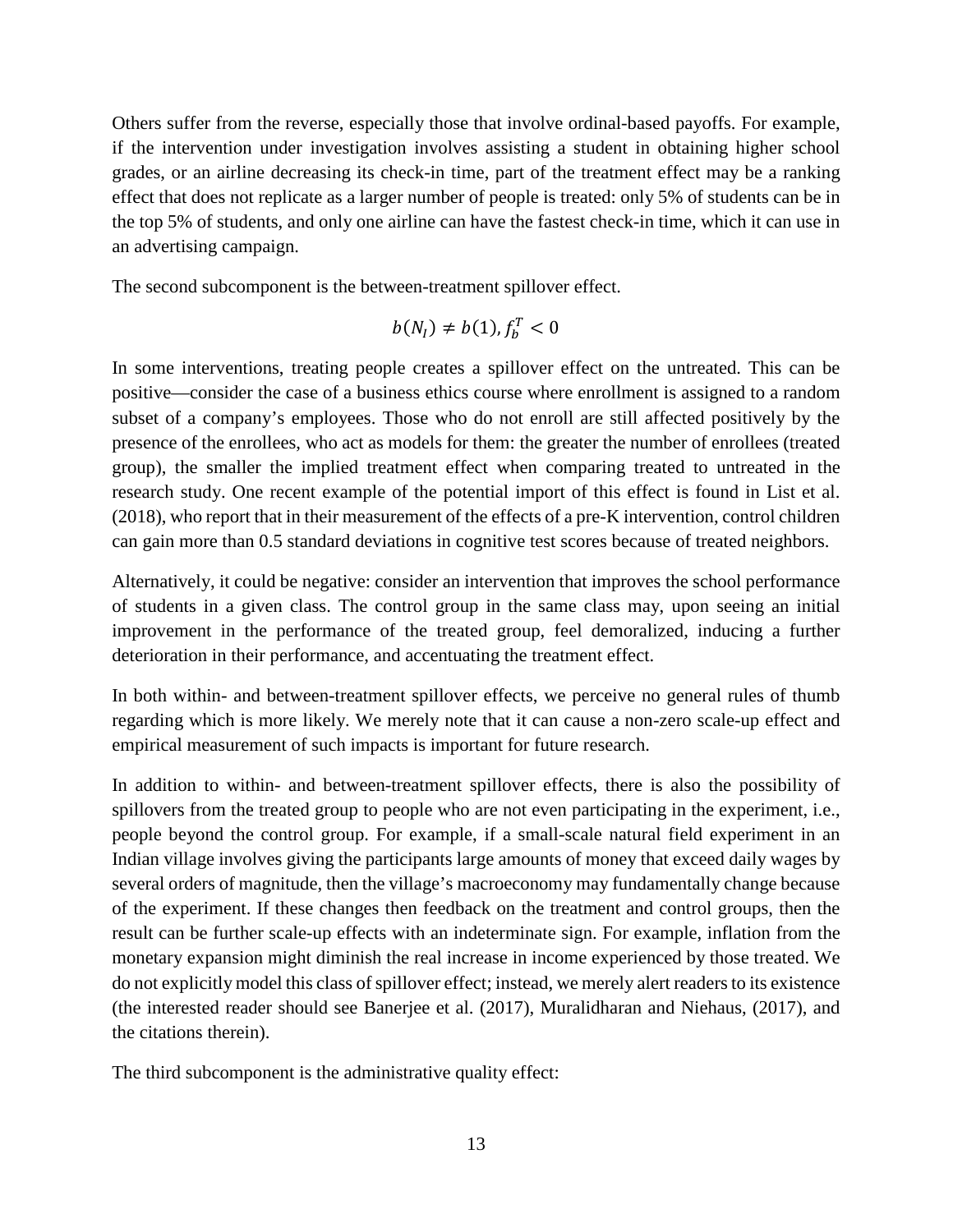$$
q(e_{N_I}, N_I) \neq q(e_1, 1), f_q^T > 0
$$

Administering a treatment because more difficult as scale increases, meaning that when increasing the scale, project administrators must exert higher levels of per capita administrative effort to maintain quality. When this does not occur, the treatment effect will shrink:

$$
e_{N_I} = e_1 \Rightarrow q(e_{N_I}, N_I) \leq q(e_1, 1)
$$

This reflects the organic rise in complexity of implementation that results from increasing scale, even when all material and human inputs are increased in proportion. They are a form of managerial diseconomies of scale that is reflected in the quality of the output resulting from the inputs.

One frequently-encountered manifestation is political problems, especially when a novel intervention is being implemented. The prevailing regime brings with it significant entrenched interests, which may oppose a novel intervention on the basis of financial interests, or simply because of institutional inertia. Circumventing the barriers erected by opponents in a small-scale experiment is trivial. Yet, at a larger scale, this may require a significant financial outlay, corresponding to diseconomies of scale. Or, in the absence of those outlays (constant per capita administrative effort exerted), the treatment effect will be denuded by counterattacking bureaucrats and other vested interests.

Notably, the effort that researchers and overseers exert when trying to maintain fidelity sometimes reflects their taking the time to explain to newer administrators the reasoning behind the intervention. There is a large literature showing that people are more likely to adhere to instructions when they understand their purpose, and when those issuing the instructions take the time to ensure that people buy in. A good illustration is patient-adherence to medication—when physicians want to maximize the likelihood that their patients take drugs as prescribed, one of the best practices that is grounded in rigorous experimentation is to explain the way in which the drug works to the patient via face-to-face meetings, and to explain the importance of following the instructions (Zullig et al., 2013).

## 3.2. SCALE-UP EFFECTS IN PARTICIPATION COSTS

The fourth component in  $\Delta$  reflects the possibility of increasing/decreasing returns to scale in the cost of securing participants compared to the experiment conducted by the scientist.

$$
\delta_4 = f^P(N_I) - f^P(1)
$$

A key cost advantage that governments have in this domain is that they can mandate programs, making participation a requirement. Salient examples include attending primary and secondary education, or wearing a seatbelt while driving.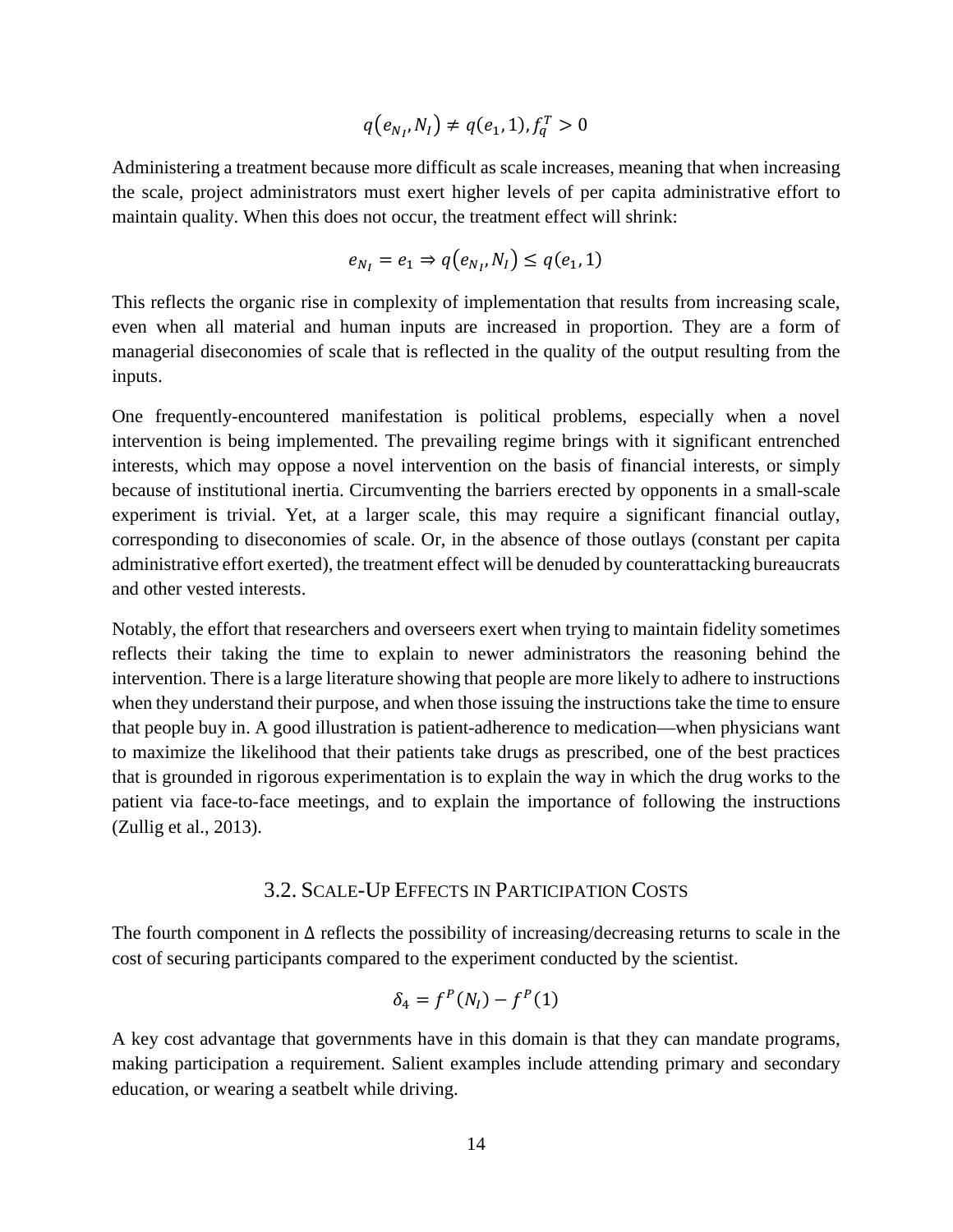In addition to the weight of legal backing, operating large programs can radically reduce awareness/marketing costs per unit, either for technological reasons (using a television commercial or a government press release has a low per unit cost), or because of positive spillovers, as the more that people talk about a program, the more others become aware of it. Further, monitoring and compliance costs per unit can decline as scale rises, again primarily as the result of technological factors.

However, participation/compliance costs in general may also suffer from diseconomies of scale for the usual laundry list of reasons. For example, at small scales, word-of-mouth can be a costfree way of generating awareness or marketing a program, but it is insufficient at higher scales. Moreover, scientists operating in academic environments can often secure participants and can monitor compliance at costs that are unusually low, which we expand upon in the next section on scale effects in implementation costs.

More generally, we do not take a definitive stance on whether economies or diseconomies of scale dominate in participation costs, merely noting that both possibilities exist.

## 3.3. SCALE-UP EFFECTS IN IMPLEMENTATION COSTS

The sixth component in  $\Delta$  reflects the possibility of increasing/decreasing returns to scale in the cost of implementing the program compared to the experiment conducted by the scientist.

$$
\delta_6 = f_M(N_I) - f_M(1)
$$

Decreasing returns to scale can sometimes reflect the unusually low costs that scientists can secure due to the unique settings of the academy. Alternatively, many critical inputs may appear "free" according to a scientist's accounts when in fact that they are covered by other sources outside the experimental budget.

An important example is the labor cost of the scientist and research assistants, which will likely not appear in the accounts. Graduate students may often operate as pro bono project managers, since their compensation is a combination of their student stipend and the "reward" of authorship on the resulting paper. Moreover, these graduate students are uniquely qualified in that they are highly intelligent, highly obedient, and fundamentally believe in the mission.

When scaling up, securing implementation staff as competent as the graduate students will likely require significant financial outlays (increasing marginal cost), which is a significant source of diseconomies of scale. The same is potentially true of other key inputs that scientists might be able to secure at a cut-price rate due to the infrastructure that they can access for free as scientists, such as access to rooms/offices in the university, and the ability to meet with important managers due to personal relationships.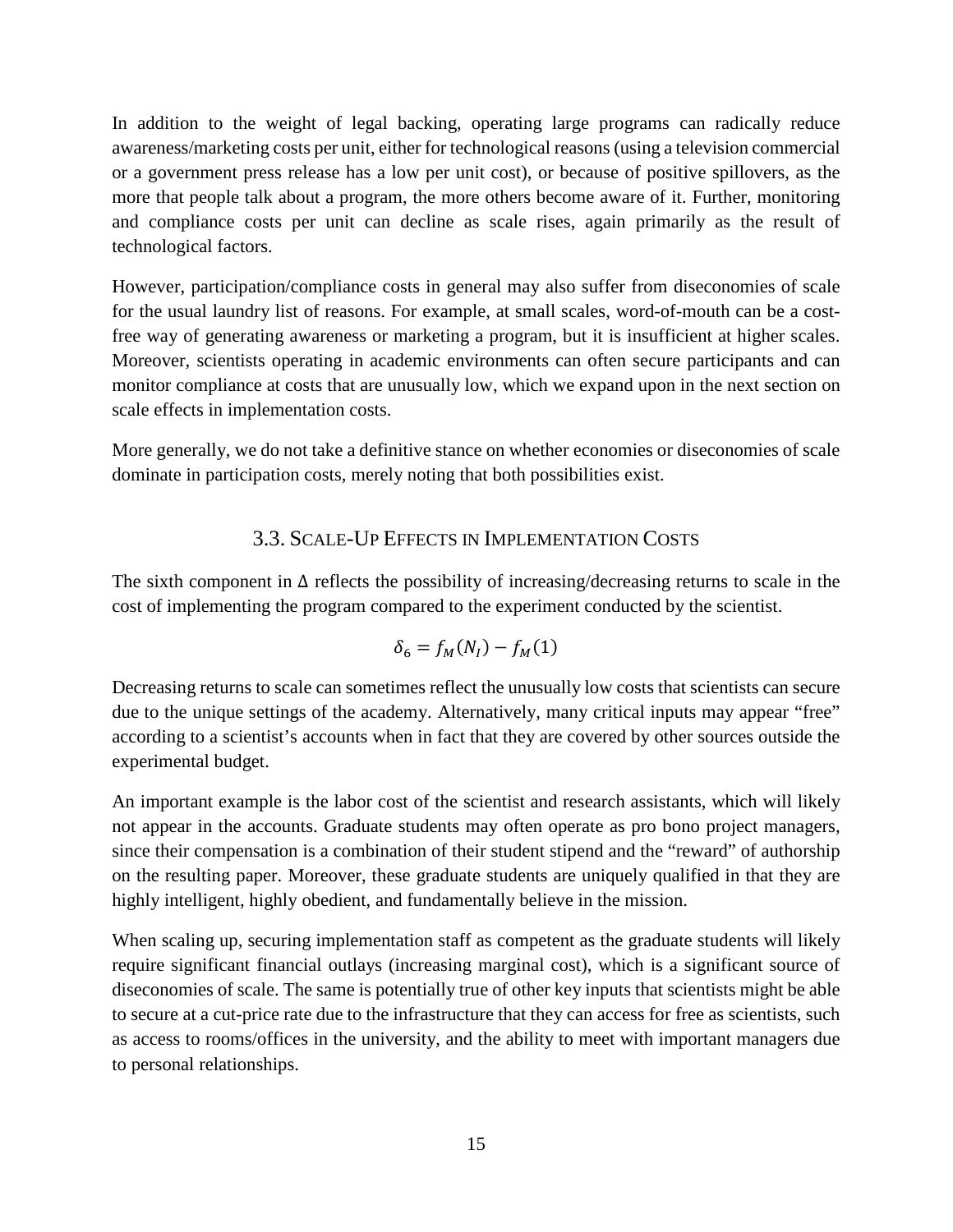Alternatively, conventional economies of scale may apply too, especially those relating to procuring inputs in bulk, or more efficient production processes due to scale. For example, when conducting a mail drive for charitable donations, at a small scale, manual labor will be used, and materials will be purchased at retail rates. At a larger scale, automatic envelope-stuffers can be purchased, and wholesale prices can be accessed for materials.

## **4. STOCHASTIC SOURCES OF THE SCALE-UP EFFECT**

We identified three stochastic sources of the scale-up problem in Δ: heterogeneity in the direct treatment effect, statistical estimation error, and heterogeneity in the participation costs. To understand these mechanisms, we build a simple model of the behavior of scientists, academic journals, and the government.

#### 4.1. PLAYERS

We begin by introducing the preferences/goals of each the three main players, before analyzing predicted behavior.

#### 4.1.1. SCIENTISTS

Let  $j \in \{1,2,...,N<sub>I</sub>\}$  denote the scientist. As above, scientists recruit participants to run experiments. They then estimate the net treatment effect and report it to the world via academic journals. If called upon, they then assist the government in the implementation of the program.

Let  $i(j)$  denote the participant that scientist *j* recruits for an experiment. As above, an experiment on participant *i* yields an estimate of the direct treatment effect:

$$
\widehat{T}_{i(j)} = T_{i(j)} + \varepsilon_{i(j)}
$$

$$
\varepsilon_{i(j)} \sim (\mu_{\varepsilon}, \sigma_{\varepsilon}^2)
$$

Where  $\varepsilon_{i(j)}$  is estimation error. As mentioned above in key assumption 3, when scientist *j* selects participant i, they know their idiosyncratic direct treatment effect,  $X_{i(j)}$ . Therefore, the cost to the scientist of running an experiment is:

$$
C = fP(1) + \alpha_P p(X_{i(j)}) + fM(\bar{e}, 1)
$$

Where we have fixed administration quality effort at  $e = \bar{e}$ . The reported net treatment effect will be:

$$
\hat{\tau}_{i(j)} = \hat{T}_{i(j)} - f^{P}(1) - \alpha_{P} p(X_{i(j)}) - f^{M}(\bar{e}, 1)
$$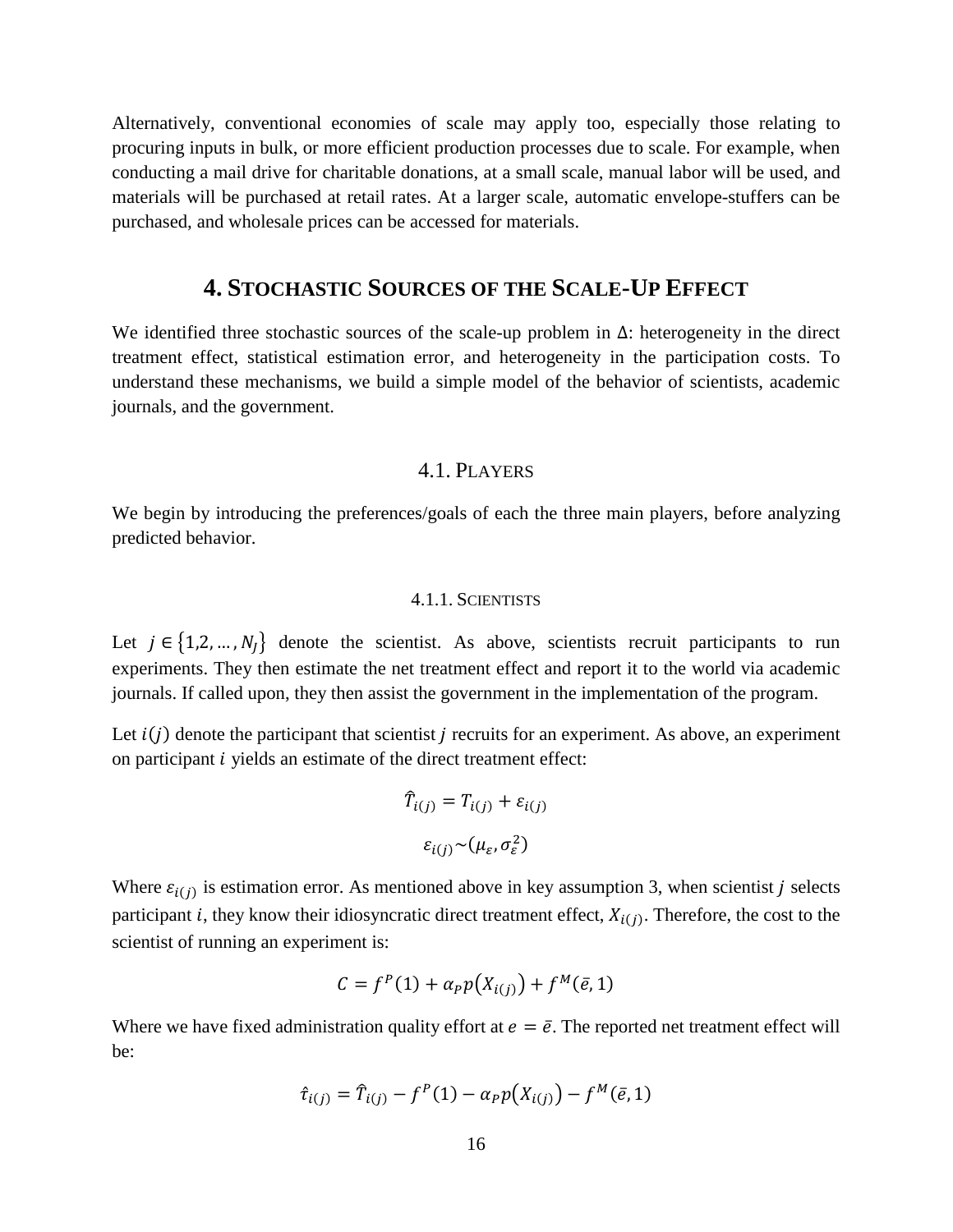$$
= f^T(w(1), b(1), q(\bar{e}, 1))\bar{T} + \alpha_X X_{i(j)} + \varepsilon_i - f^P(1) - \alpha_P p(X_{i(j)}) - f^M(\bar{e}, 1)
$$

In many cases, scientists explore ways in which to cut costs where possible due to constraints on research budgets. Money saved on a given experiment can be used for running other experiments, so the opportunity cost of research funds can be quite high.

**Key Assumption 4:** While the idiosyncratic direct treatment effect  $X_{i(i)}$  is observable to a scientist running an experiment, it is unobservable to those who see and consume the scientist's reported net treatment effect.

Assumption 4 complements Assumption 3 by adding asymmetric information to the problem.

After doing the research, we assume that reporting results yields three distinct benefits to a scientist. The first is a knowledge-production benefit: a reward for the scientist's contribution to human knowledge.

**Key Assumption 5**: Ceteris paribus, the scientific community values replicable findings.

$$
\pi_K = \overline{K} - \alpha_K (\hat{\tau}_{i(j)} - \hat{\tau}_1)^2
$$

$$
\overline{K} > 0, \alpha_K \ge 0
$$

 $\overline{K}$  represents the scientist's reward, while the latter term is a penalty for non-replicability of findings. Future scientists investigating the original scientist's findings will re-run the experiment with  $i = 1$ , the person for whom  $X_i = 0$  (equivalently, imagine picking  $X_i$  randomly and performing many replications), and compare their estimated net treatment effect with the figure originally reported by the scientist. The parameter  $\alpha_K$  captures the strength of the penalty for imperfect replicability, a penalty that can be avoided by running the original experiment on  $i = 1$ .

The second benefit accruing to the scientist from reporting estimated net treatment effects is the prestige from reporting dramatic and eye-catching results.

**Key Assumption 6**: Ceteris paribus, the scientific community values experiments that report net estimated treatment effects that are large in absolute value.

$$
\pi_L = \alpha_L l(\hat{\tau}_{i(j)})
$$
  

$$
\alpha_L \ge 0, \hat{\tau}_{i(j)} > 0 \Rightarrow l' > 0, \hat{\tau}_{i(j)} < 0 \Rightarrow l' < 0
$$

The function  $l$  captures the reward for reporting large net treatment effects, while the parameter  $\alpha_L$  measures the importance of such rewards. The key assumption is based on the well-documented bias that both professional academics and laypeople suffer, whereby they regard large net treatment effects as more noteworthy. We expand upon this point below when we discuss scientific journals.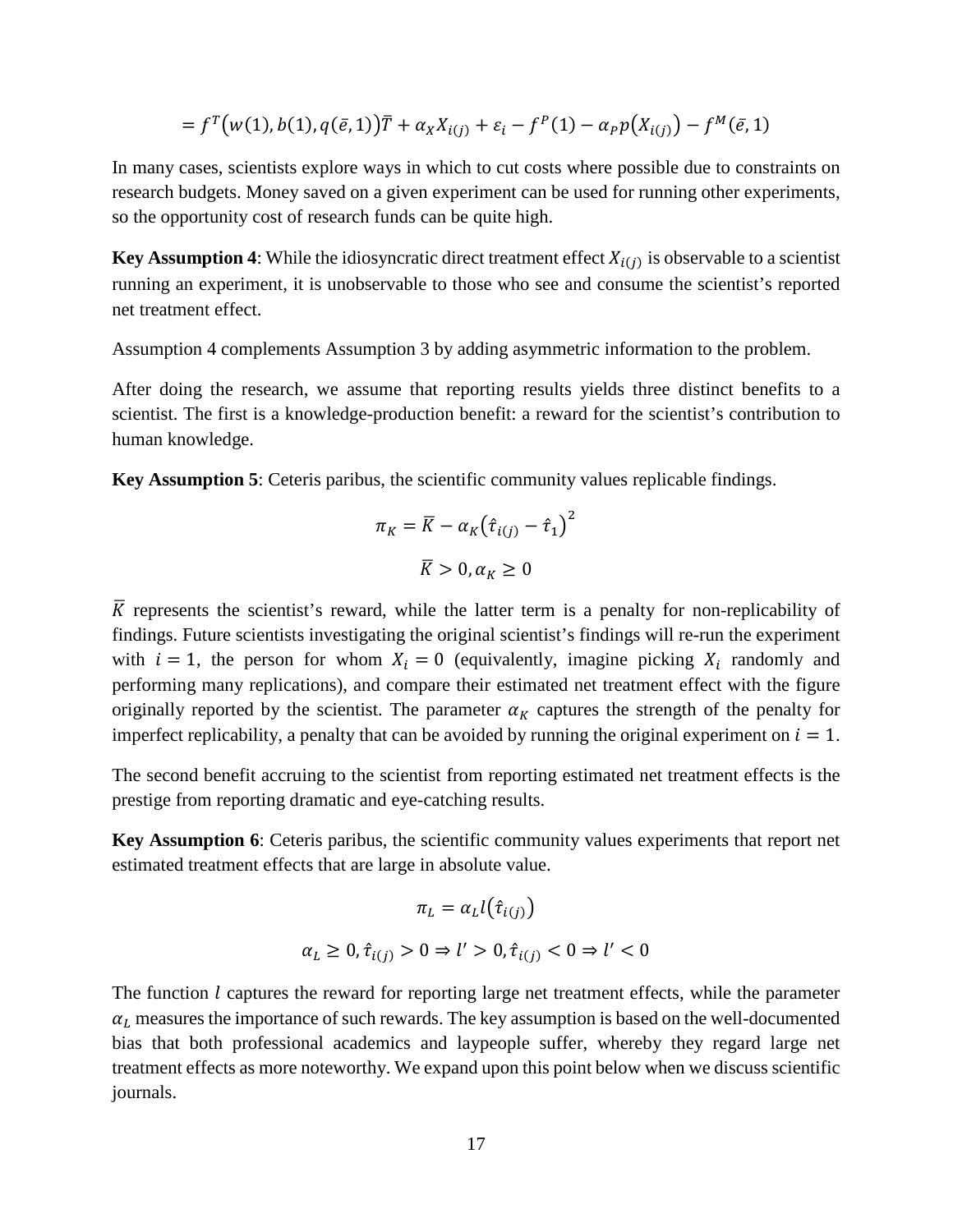The third and final benefit that a scientist reaps when reporting estimated net treatment effects relates to the government's response.

**Key Assumption 7**: Upon observing a scientist's reported estimated net treatment effect, if the government decides to implement the program at large scale (the level of the population), then the scientist earns material and psychological benefits.

$$
\pi_G = \alpha_G g(\hat{\tau}_{i(j)})
$$
  

$$
\alpha_G \ge 0, g \in [0,1]
$$

Where the function  $q$  represents the probability that the program is adopted at scale by the government, as a function of the reported estimated net treatment effect. We discuss the nature of this function when we discuss the government. Parameter  $\alpha_G$  reflects the importance of this reward from the scientist's perspective.

Thus, a scientist's objective function is:

$$
U_S = \pi_K + \pi_L + \pi_G - C
$$

$$
= \overline{K} - \alpha_K (\hat{\tau}_{i(j)} - \hat{\tau}_1)^2 + \alpha_L l(\hat{\tau}_{i(j)}) + \alpha_G g(\hat{\tau}_{i(j)}) - [f^P(1) + \alpha_P p(X_{i(j)}) + f^M(\bar{e}, 1)]
$$

Therefore, with this maximization problem in mind, the scientist selects the participant  $i$  to realize the following potentially conflicting goals:

- 1. Maximizing replicability when scientists compare to the situation where  $X_i = 0$ .
- 2. Maximizing the estimated net treatment effect to make results eye-catching.
- 3. Maximizing the likelihood that the government implements the program at scale.
- 4. Minimizing the cost of experiment.

Note that despite goal (4), for the simplicity of exposition, we are exogenizing the scientist's effort decision regarding administration quality. A more sophisticated model would endogenize it, and, in the event that it is partially unobservable, this may lead to additional scale-up effects. We hope that future research takes on this goal.

#### 4.1.2. SCIENTIFIC JOURNALS

After conducting experiments, scientists submit their estimated net treatment effects to scientific journals for publication. Consumers of scientific journals demand studies that report large net treatment effects. They reward journals via the purchase of subscriptions and by citing the papers within a journal. We treat these two goals as perfectly aligned.

In the interests of parsimony, we do not model the process by which journals compete with each other over papers submitted, and over subscriptions and citations. Instead, we treat journals as a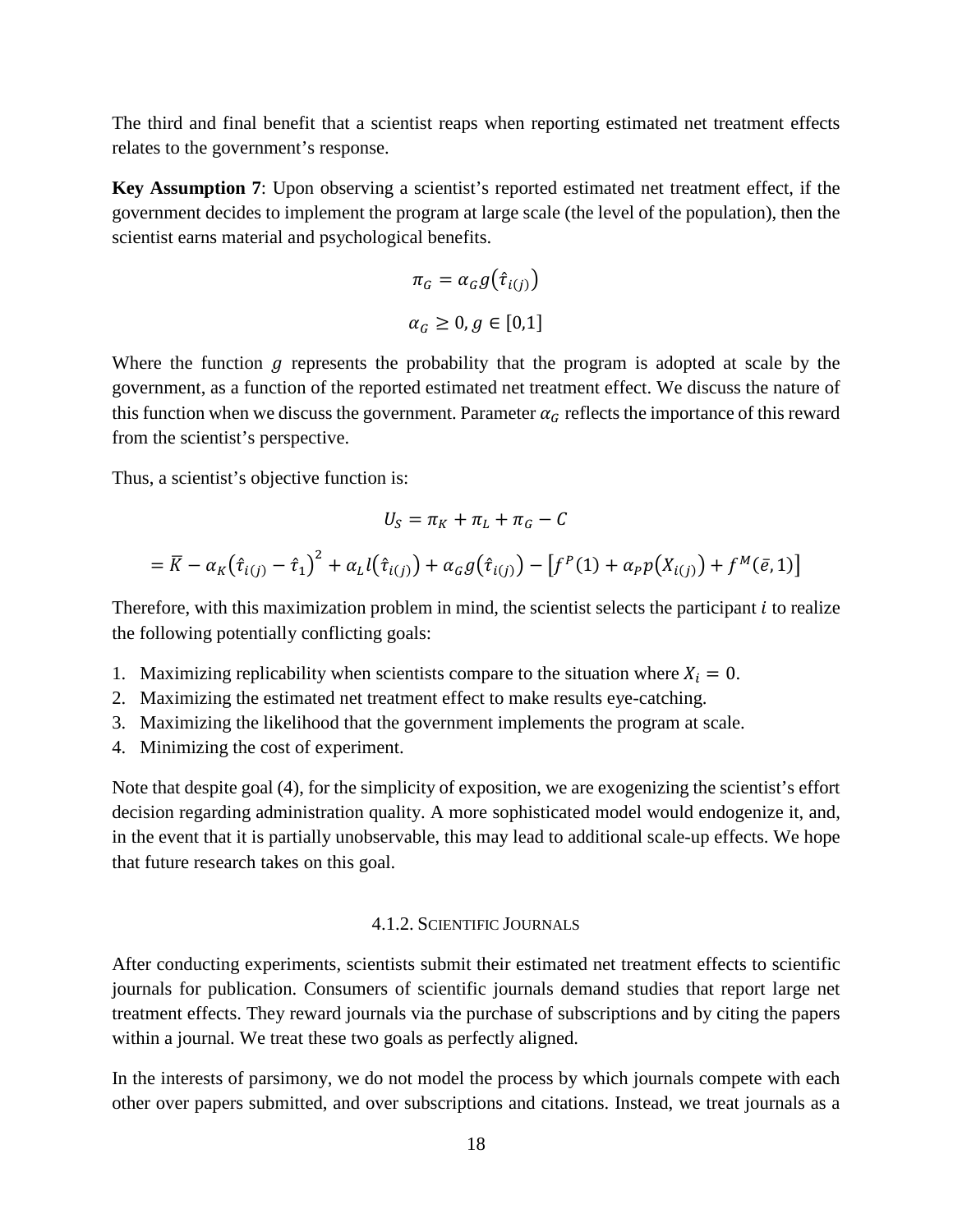unitary decision-maker that receives a fixed number of submissions, and must decide how to allocate a fixed prestige/exposure pie among the submissions. We assume that all costs are overhead, i.e., that all possible distributions of prestige/exposure entail the same cost, meaning that the journals' problem is simply choosing the distribution that maximizes subscriptions/citations.

We do not explicitly post or solve this problem in this paper. Rather, to focus on the scale-up effect, we proceed directly to the implied reward function for scientists. Expected rewards accruing to scientist  *are:* 

$$
r_j(\hat{\tau}_{i(j)}; \hat{\tau}_{i(-j)}) \ge 0
$$
  

$$
\sum_{j=1}^{N_J} r_j(\hat{\tau}_{i(j)}; \hat{\tau}_{i(-j)}) = \bar{R}
$$
  

$$
\frac{\partial r_j}{\partial \hat{\tau}_{i(j)}} \ge 0, \frac{\partial r_j}{\partial \hat{\tau}_{i(k \ne j)}} \le 0
$$

Where  $\hat{\tau}_{i(-i)}$  is the vector of results reported by all scientists except j.  $\bar{R}$  denotes the fixed size of the pie. As described in key assumption 6, each scientist's expected reward is increasing in the estimated net treatment effect that they report, while it is decreasing in the estimated net treatment effect reported by others. This is the result of the well-documented bias that journal editors express in favor of studies that report large estimated net treatment effects.

The mechanism embodied by the function  $r_i$  can take many forms. For example, it could reflect the largest reported net treatment effects being published in the top journals, or receiving the most citations. Accordingly, the function  $r_i$  is equal to  $\pi<sub>L</sub>$  from the scientist's objective function. To formally reconcile the two, we express  $l$  to be a function of the entire vector of reported net treatment effects.

$$
\pi_L = \alpha_L l(\hat{\tau}_{i(j)}; \hat{\tau}_{i(-j)})
$$

Note that we are assuming journal editors naively interpret the reported findings of scientists, and disregard the underlying source of variation in reported net treatment effects. We do not believe this to be literally true. After all, journal editors are invariably some of the most accomplished scientists themselves. However, we regard this to be a reasonable approximation of what actually occurs in practice for some journals. Ultimately, this may be because the editors' patrons—journal readers and citers—are the ones who obsess over large net treatment effects with insufficient attention to their underlying cause.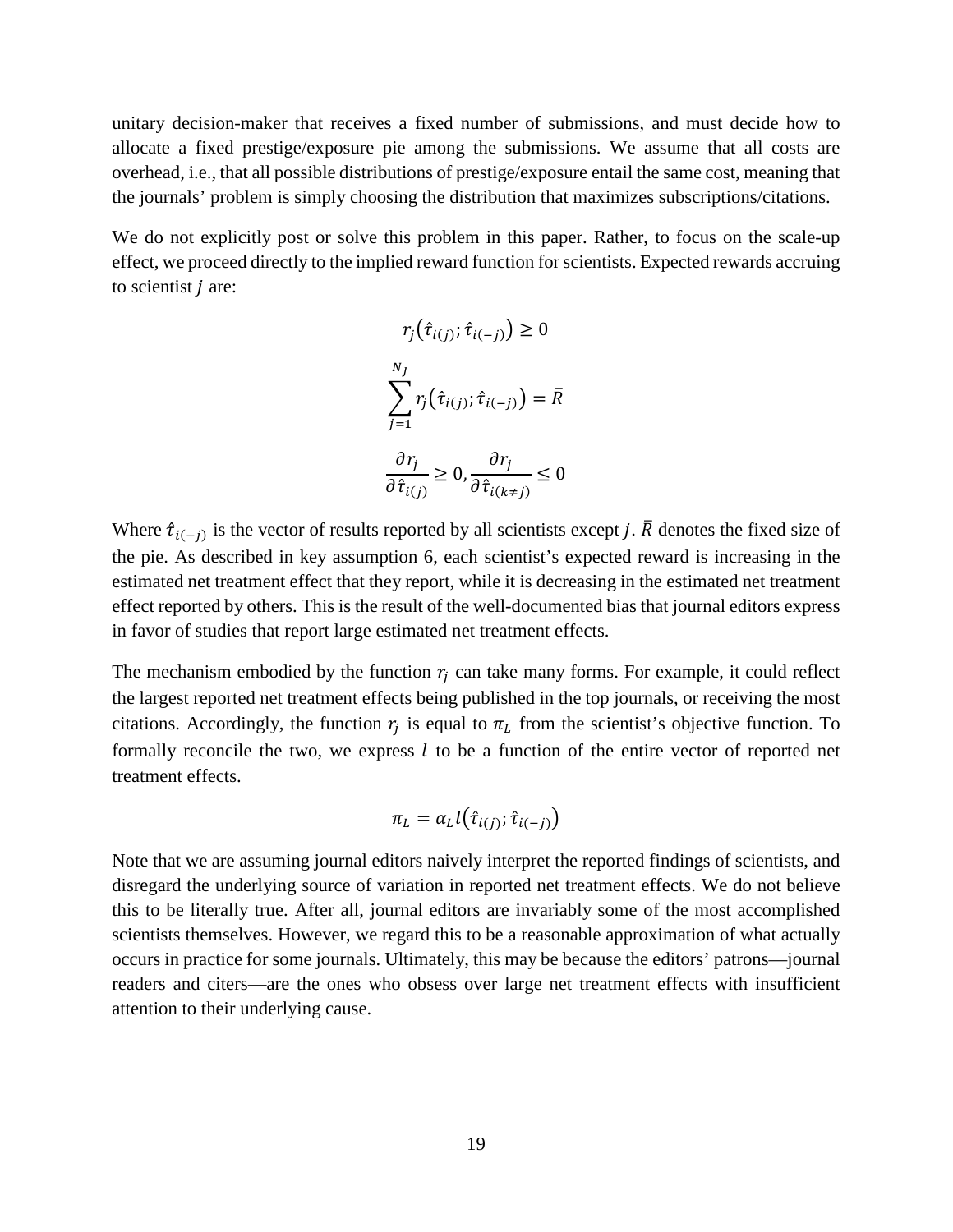#### 4.1.3. THE GOVERNMENT

We treat the government as a surrogate of the general population, meaning that its preferences are identical to those of the representative individual, the one for whom  $X_i = 0$ , in the event that the program is adopted.

$$
U_G = E(\hat{\tau}_i) = f^T \left( w(N_I), b(N_I), q(e_{N_I}, N_I) \right) \overline{T} - f^P(N_I) - f^M(e_{N_I}, N_I)
$$

And, it is zero in the event that the program is rejected. The government does not know the true value of the net treatment effect when it makes a decision about adopting the program, and so it must rely on the estimates published in scientific journals.

**Key Assumption 8**: The government naively reads results reported in the scientist literature; it does not account for the potential non-representativeness of the participants in published studies, estimation bias, economies of scale, spillovers, or administration quality effects.

Thus, it treats  $\hat{\tau}_i$  as its best estimate of  $E(\hat{\tau}_i)$ . While this is an exaggerated characterization of the government's actual naivety when interpreting scientific results, similar to our discussion of scientific journals above, it is likely to be a more accurate representation than assuming government omniscience towards potential sources of inferential bias.

In the event that the program is adopted by the government, it gives prestige/consulting benefits to the scientist responsible for the findings. Similar to the benefits doled out by scientific journals, these are zero-sum, and thus we adjust the scientist's government reward to make it a function of all reported net treatment effects.

$$
\pi_G = \alpha_G g(\hat{\tau}_{i(j)}; \hat{\tau}_{i(-j)})
$$

#### 4.1.4. SUMMARY

Given the behavior of scientific journals and the government, scientist  $i$ 's problem is to maximize the following with respect to  $X_{i(j)}$ :

$$
U_S = \pi_K + \pi_L + \pi_G - C
$$
  
=  $\overline{K} - \alpha_K \left( \alpha_X X_{i(j)} - \alpha_P p(X_{i(j)}) \right)^2 + \alpha_L l(\hat{\tau}_{i(j)}) + \alpha_G g(\hat{\tau}_{i(j)})$   
-  $\left[ f^P(1) + \alpha_P p(X_{i(j)}) + f^M(\bar{e}, 1) \right]$ 

Recall that the scale-up problem is equivalent to the following expression being non-zero:

$$
\Delta = \left[ f^T \left( w(N_I), b(N_I), q(e_{N_I}, N_I) \right) \overline{T} - f^P(N_I) - f^M(e_{N_I}, N_I) \right] - \left[ f^T \left( w(1), b(1), q(e_1, 1) \right) \overline{T} + \alpha_X X_i + \varepsilon_i - f^P(1) - \alpha_P p(X_i) - f^M(e_1, 1) \right]
$$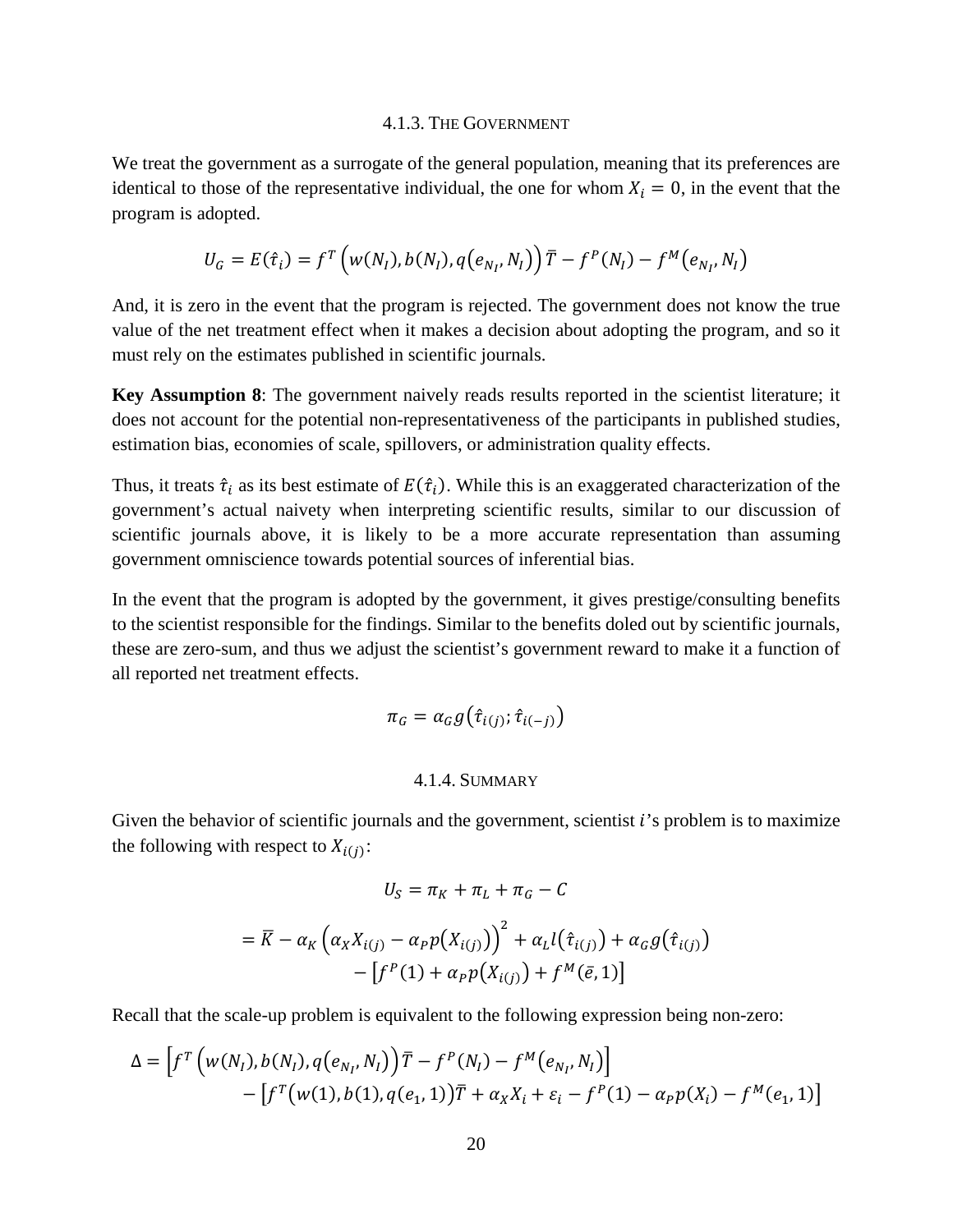$$
= \underbrace{\left[\int f^T \left(w(N_I), b(N_I), q(e_{N_I}, N_I)\right) - f^T \left(w(1), b(1), q(e_1, 1)\right) \right] \overline{T}}_{\delta_1} - \underbrace{\left\{\alpha_X X_i\right\}}_{\delta_2} - \underbrace{\left\{\varepsilon_i\right\}}_{\delta_4} \\ - \underbrace{\left\{f^P(N_I) - f^P(1)\right\}}_{\delta_4} + \underbrace{\left\{\alpha_P p(X_i)\right\}}_{\delta_5} - \underbrace{\left\{f^M(e_{N_I}, N_I) - f^M(e_1, 1)\right\}}_{\delta_6}
$$

Our focus is on how scientist behavior affects the three terms  $(\delta_2, \delta_3, \delta_5)$ . We focus initially on  $(\delta_2, \delta_5)$ . In particular:

$$
\delta_2 - \delta_5 = \alpha_X X_{i(j)} - \alpha_P p(X_{i(j)})
$$

$$
\frac{\partial \Delta}{\partial (\delta_2 - \delta_5)} < 0
$$

Therefore, as  $\delta_2 - \delta_5 = \alpha_X X_{i(j)} - \alpha_P p(X_{i(j)})$  increases, the net treatment effect shrinks.

#### **4.2. PARTICIPANT UNREPRESENTATIVENESS**

A non-representative participant pool can be caused by several factors. For example, it could be quite direct, as when the FDA guidance recommended the exclusion of what they defined as "women of childbearing potential" from Phase I and (early) Phase II clinical cancer drug trials in 1977, a policy that was eventually rescinded in 1993.<sup>6</sup> This could certainly lead to skewed results when the cancer drugs are taken to scale, especially in cases of "fast-tracking" that might have left population specific analysis among certain groups as speculative. Our model focuses on a very different purpose for the sampled population to affect scale-up: in the scientific marketplace, researcher incentives dictate a subject pool choice that is more likely to find larger treatment effects than a random sample would support.

Participant unrepresentativeness as a source of the scaling problem is defined as deviations of  $\Delta$ from zero caused by  $X_{i(j)}$  being non-zero, i.e., by scientists using participants who are not representative of the general population.

$$
X_{i(j)} = 0 \Rightarrow \delta_2 = \delta_5 = 0 \Rightarrow \delta_2 - \delta_5 = 0
$$

$$
\frac{\partial(\delta_2 - \delta_5)}{\partial X_{i(j)}} = \alpha_X - \alpha_P p'(X_{i(j)}) \ge 0
$$

$$
\frac{\partial \Delta}{\partial (\delta_2 - \delta_5)} = -1 \Rightarrow \frac{\partial \Delta}{\partial X_{i(j)}} \le 0
$$

<span id="page-23-0"></span> $6$  See https://www.fda.gov/downloads/Drugs/GuidanceComplianceRegulatoryInformation/Guidances/ UCM071682.pdf and https://www.fda.gov/downloads/ScienceResearch/SpecialTopics/ WomensHealthResearch/UCM131204.pdf).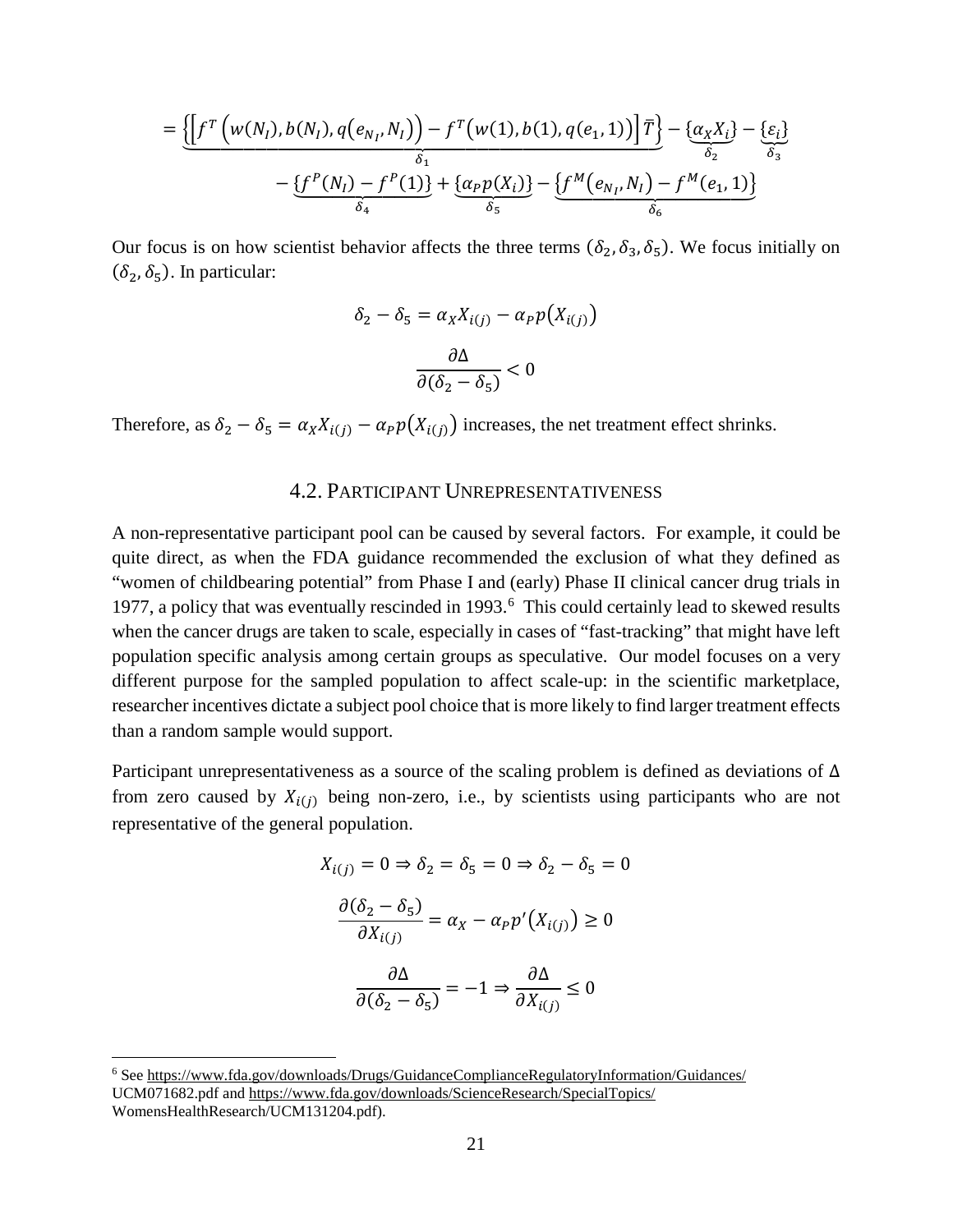To understand why scientists might use unrepresentative participants, we analyze the scientist's objective function and its relationship with the endogenous variable,  $X_{i(j)}$ , and the parameters  $(\alpha_X, \alpha_K, \alpha_P, \alpha_L, \alpha_G).$ 

$$
U_S = U_S(X_{i(j)}; \alpha_X, \alpha_K, \alpha_P, \alpha_L, \alpha_G)
$$

Let  $X^*(\alpha_X, \alpha_Y, \alpha_Y, \alpha_L, \alpha_G)$  denote the solution to the scientist's problem. The first- and secondorder conditions are:

$$
\frac{\partial U_S(X^*; \alpha_X, \alpha_K, \alpha_P, \alpha_L, \alpha_G)}{\partial X_{i(j)}} = 0, \frac{\partial^2 U_S(X^*; \alpha_X, \alpha_K, \alpha_P, \alpha_L, \alpha_G)}{\partial X_{i(j)}^2} < 0
$$

We perform the traditional comparative statics manipulations by differentiating through the firstorder condition and using the second-order condition:

$$
\frac{\partial X^*}{\partial \alpha} = -\frac{\frac{\partial^2 U_S(X^*; \alpha_X, \alpha_K, \alpha_P, \alpha_L, \alpha_G)}{\partial X_{i(j)} \partial \alpha}}{\frac{\partial^2 U_S(X^*; \alpha_X, \alpha_K, \alpha_P, \alpha_L, \alpha_G)}{\partial X_{i(j)}^2}}
$$
\n
$$
\Rightarrow sign\left(\frac{\partial X^*}{\partial \alpha}\right) = sign\left(\frac{\partial^2 U_S(X^*; \alpha_X, \alpha_K, \alpha_P, \alpha_L, \alpha_G)}{\partial X_{i(j)} \partial \alpha}\right)
$$

Therefore, if we wish to determine the sign of a comparative static, then we need only calculate the sign of the cross-partial of utility. Moreover, from above, we have:

$$
\frac{\partial \Delta}{\partial X_{i(j)}} \leq 0 \Rightarrow sign\left(\frac{\partial \Delta}{\partial \alpha}\right) = sign\left(-\frac{\partial^2 U_S(X^*; \alpha_X, \alpha_K, \alpha_P, \alpha_L, \alpha_G)}{\partial X_{i(j)} \partial \alpha}\right)
$$

We begin by fully expressing the first-order condition.

$$
\left[\alpha_L l'(\hat{\tau}_{i(j)}) + \alpha_G g'(\hat{\tau}_{i(j)}) - 2\alpha_K \left(\alpha_X X_{i(j)} - \alpha_P p(X_{i(j)})\right)\right] \left(\alpha_X - \alpha_P p'(X_{i(j)})\right) - \alpha_P p'(X_{i(j)})
$$
  
= 0

Rearranging this term and using the fact that all parameters are weakly positive, and the assumptions on the derivatives of the functions  $l$  (positive),  $g$  (positive), and  $p$  (negative), yields:

$$
\alpha_X X_{i(j)} - \alpha_P p(X_{i(j)}) = \frac{1}{2\alpha_K} \left[ \alpha_L l'(\hat{\tau}_{i(j)}) + \alpha_G g'(\hat{\tau}_{i(j)}) - \frac{\alpha_P p'(X_{i(j)})}{\alpha_X - \alpha_P p'(X_{i(j)})} \right] \ge 0
$$
  

$$
\Rightarrow \delta_2 - \delta_5 \ge 0
$$

The left-hand side of the above equation represents the marginal cost of deviating from a representative participant: the penalty caused by non-replicability of the results. The right-hand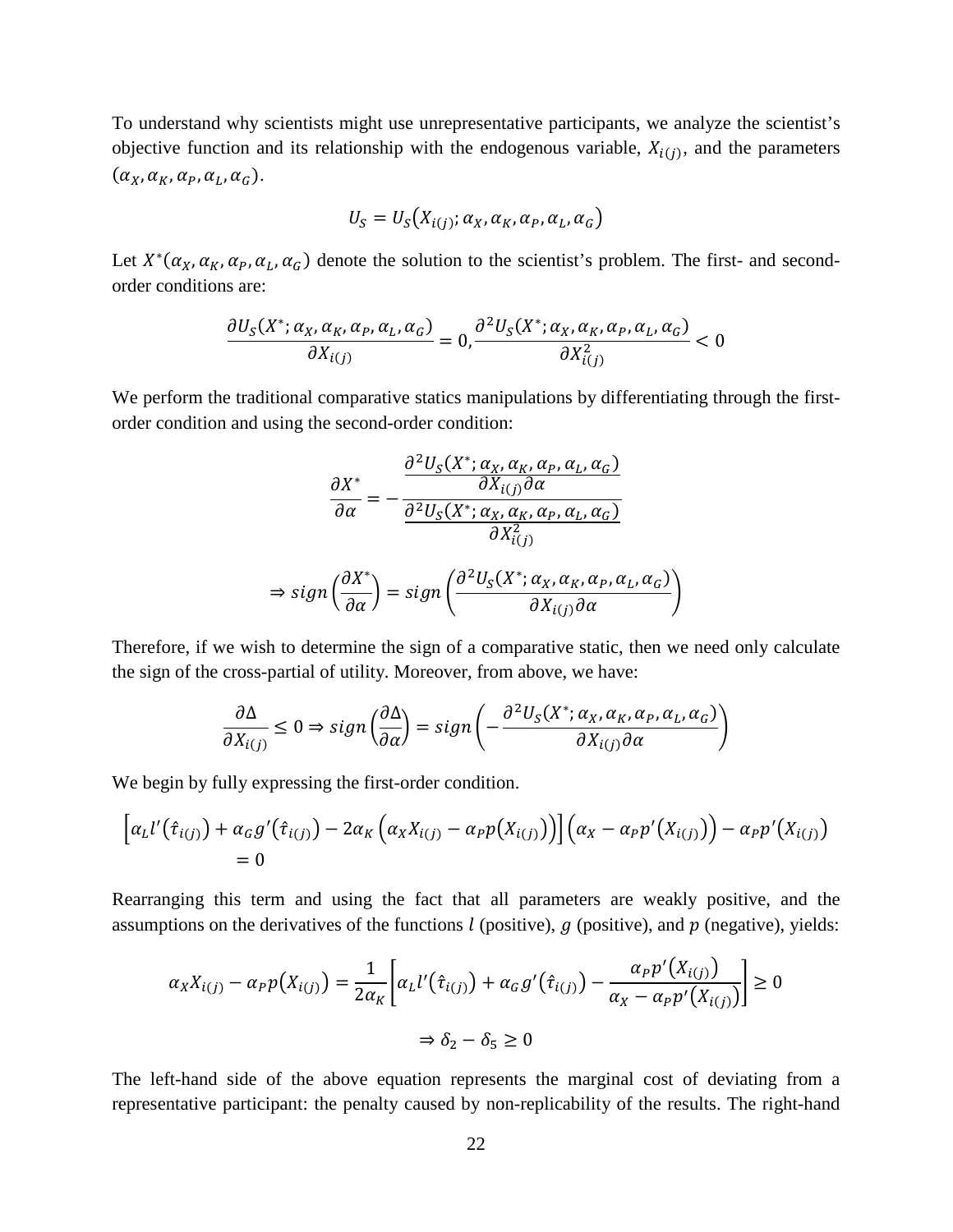side represents the marginal benefit: the sum of the larger treatment effect that is rewarded by scientific journals, the larger treatment effect that is rewarded by the government, and the cost savings.

**Remark 1.1**: If  $\alpha_X = \alpha_P = 0$ , then the scientist is indifferent to the choice of X.

Under these conditions, the marginal effect of varying  $X$  on the scientist's utility is everywhere zero. Therefore, for the problem to be non-trivial, at least one of  $\alpha_X$  and  $\alpha_P$  must be non-zero.

**Remark 1.2**:  $\alpha_K > 0$  is a necessary condition for  $X^*$  to be less than its maximum possible value.

From the original utility function, setting  $\alpha_K = 0$  eliminates the penalty for having an nonrepresentative participant, which pushes the scientist toward picking the largest possible value.

We henceforth assume that  $\alpha_X$ ,  $\alpha_K > 0$ . We now turn to the comparative statics.

**Result 1.1**: Increasing the non-replicability parameter,  $\alpha_K$ , diminishes the non-representativeness of the participant,  $X^*$ , and decreases the magnitude of the scale-up drop.

*Proof*:

$$
\frac{\partial^2 U_S(X^*; \alpha_X, \alpha_K, \alpha_P, \alpha_L, \alpha_G)}{\partial X_{i(j)} \partial \alpha_K} = -2 \left( \alpha_X X_{i(j)} - \alpha_P p(X^*) \right) \left( \alpha_X - \alpha_P p'(X^*) \right) < 0
$$
\n
$$
\Rightarrow \frac{\partial X^*}{\partial \alpha_K} < 0, \frac{\partial \Delta}{\partial \alpha_K} > 0 \blacksquare
$$

Intuitively, this is equivalent to increasing the marginal cost of non-representativeness, without affecting the marginal benefit, meaning a decrease in optimal non-representativeness.

**Result 1.2**: Increasing the parameters denoting the scientific  $(\alpha_L)$  or government  $(\alpha_G)$  reward for reporting a large net treatment effect increases the non-representativeness of the participant,  $X^*$ , and increases magnitude of the scale-up drop.

*Proof*:

$$
\frac{\partial^2 U_S(X^*; \alpha_X, \alpha_K, \alpha_P, \alpha_L, \alpha_G)}{\partial X_{i(j)} \partial \alpha_L} = (\alpha_X - \alpha_P p'(X^*))l'(\hat{\tau}^*) > 0
$$

$$
\frac{\partial^2 U_S(X^*; \alpha_X, \alpha_K, \alpha_P, \alpha_L, \alpha_G)}{\partial X_{i(j)} \partial \alpha_G} = (\alpha_X - \alpha_P p'(X^*))g'(\hat{\tau}^*) > 0
$$

$$
\Rightarrow \frac{\partial X^*}{\partial \alpha_L}, \frac{\partial X^*}{\partial \alpha_G} < 0, \frac{\partial \Delta}{\partial \alpha_L}, \frac{\partial \Delta}{\partial \alpha_G} < 0 \blacksquare
$$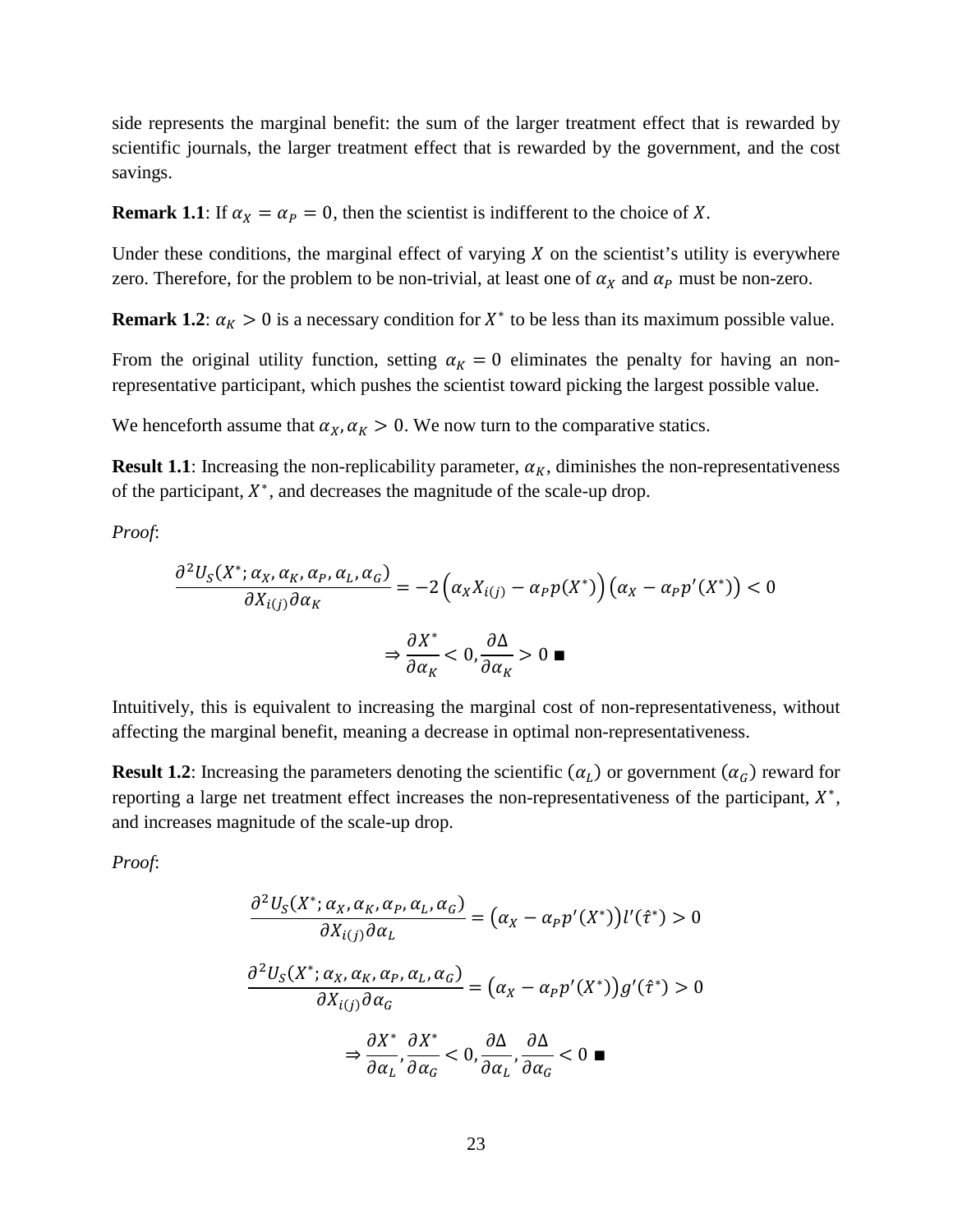Intuitively, this is equivalent to increasing the marginal benefit of non-representativeness, without affecting the marginal cost, meaning an increase in optimal non-representativeness.

**Result 1.3**: Increasing the idiosyncratic participation cost parameter,  $\alpha_p$ , has an indeterminate effect on the participant's non-representativeness.

*Proof*:

$$
\frac{\partial^2 U_S(X^*; \alpha_X, \alpha_K, \alpha_P, \alpha_L, \alpha_G)}{\partial X_{i(j)} \partial \alpha_P} = [2\alpha_K - \alpha_L l''(\hat{\tau}^*) - \alpha_G g''(\hat{\tau}^*)](\alpha_X - \alpha_P p'(X^*))p(X^*) - [\alpha_L l'(\hat{\tau}^*) + \alpha_G g'(\hat{\tau}^*) - 2\alpha_K(\alpha_X X^* - \alpha_P p(X^*))]p'(X^*) - p'(X^*)
$$

Substituting in from the first-order condition yields:

$$
= [2\alpha_K - \alpha_L l''(\hat{\tau}^*) - \alpha_G g''(\hat{\tau}^*)](\alpha_X - \alpha_P p'(X^*))p(X^*) - \frac{\alpha_P p'^2(X^*)}{\alpha_X - \alpha_P p'(X^*)} - p'(X^*)
$$
  

$$
= [2\alpha_K - \alpha_L l''(\hat{\tau}^*) - \alpha_G g''(\hat{\tau}^*)](\alpha_X - \alpha_P p'(X^*))p(X^*) - \frac{\alpha_X p'(X^*)}{\alpha_X - \alpha_P p'(X^*)}
$$

Since  $X^* > 0$ , it follows that  $p(X^*) < 0$ , meaning that the first term in the above expression is negative (assuming concavity of the functions  $l$ ,  $g$ ), and a negative term (the second one) is being subtracted from it, yielding an indeterminate sign. ■

Intuitively, changing  $\alpha_p$  changes both the marginal cost and the marginal benefit of nonrepresentativeness: it makes the net treatment effect's absolute deviation from the representative case larger, because of the larger saving on idiosyncratic participation costs, which raises the nonreplicability while increasing the returns to non-replicability.

**Result 1.4**: Increasing the idiosyncratic direct treatment effect parameter,  $\alpha_X$ , decreases the participant's non-representativeness, and decreases the magnitude of the scale-up drop.

*Proof*:

$$
\frac{\partial^2 U_S(X^*; \alpha_X, \alpha_K, \alpha_P, \alpha_L, \alpha_G)}{\partial X_{i(j)} \partial \alpha_X} = [\alpha_L l'(\hat{\tau}^*) + \alpha_G g'(\hat{\tau}^*) - 2\alpha_K (\alpha_X X^* - \alpha_P p(X^*))] + (\alpha_X - \alpha_P p'(X^*))(\alpha_L l''(\hat{\tau}^*) + \alpha_G g''(\hat{\tau}^*) - 2\alpha_K X^*)
$$

The term in square brackets is negative due to the first-order conditions, while concavity of  $l$  and  $\tilde{g}$  implies that the latter term is negative.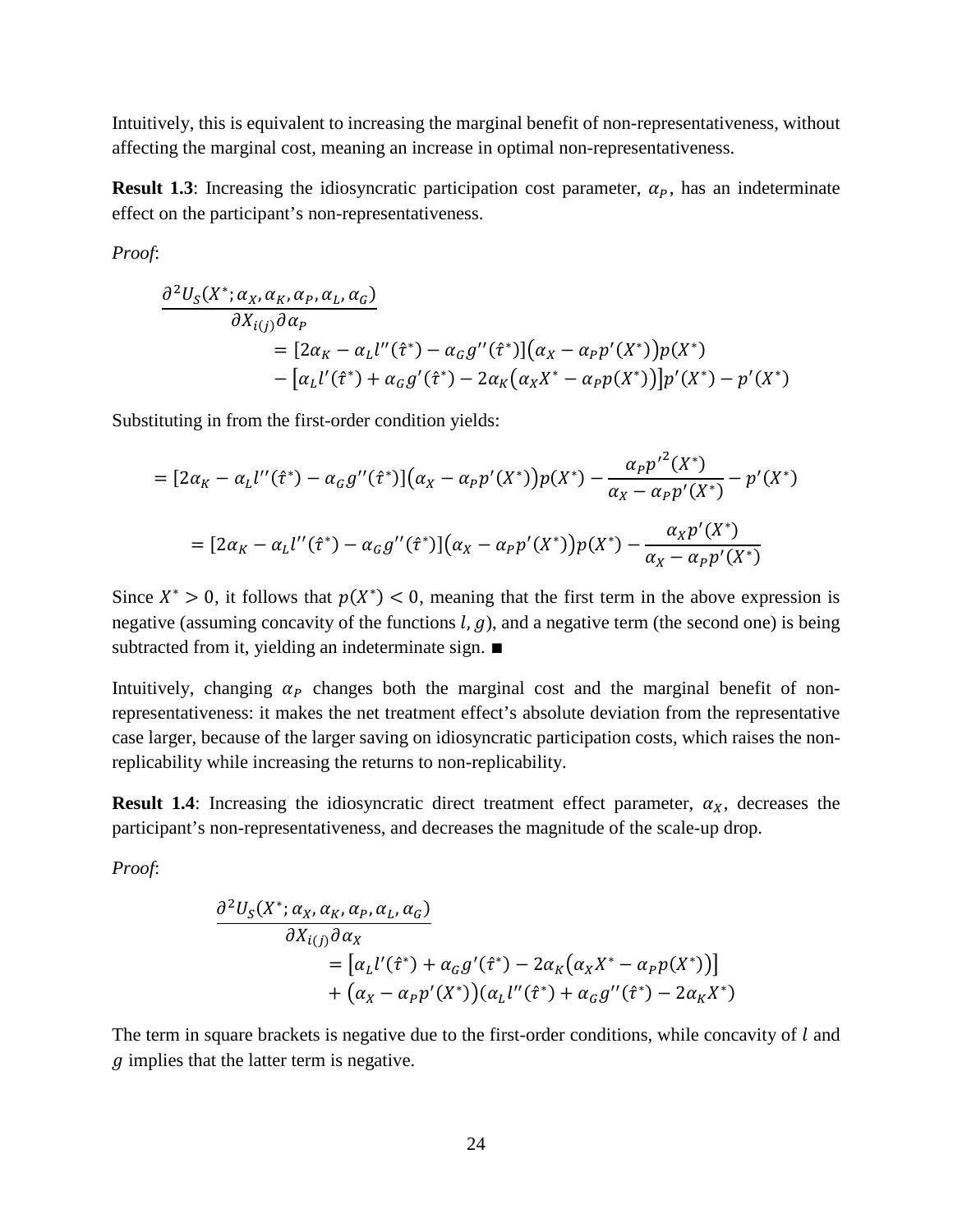$$
\Rightarrow \frac{\partial^2 U_S(X^*; \alpha_X, \alpha_K, \alpha_P, \alpha_L, \alpha_G)}{\partial X_{i(j)} \partial \alpha_X} < 0
$$
\n
$$
\Rightarrow \frac{\partial X^*}{\partial \alpha_X} < 0, \frac{\partial \Delta}{\partial \alpha_X} > 0 \blacksquare
$$

Similar to  $\alpha_p$ , increasing  $\alpha_X$  increases both the marginal benefit and the marginal cost of nonrepresentativeness. Yet, unlike changes in  $\alpha_p$ , changes in  $\alpha_x$  amplify the marginal benefit less than they amplify the marginal cost, because one part of the marginal benefit (cost savings) is unaffected by changes in  $\alpha_X$ . Therefore, at the margin, the net effect on non-representativeness is negative.

This result is somewhat paradoxical. In one case, if there is no heterogeneity, then there is no scale-up drop from having an unrepresentative pool of participants. Alternatively, as the degree of heterogeneity increases, the cost of having an unrepresentative pool of participants increases, pushing scientists toward selecting more representative samples. But this is an oversimplification, since there are in fact two sources of heterogeneity:  $\alpha_X$  and  $\alpha_P$ . And, in the case of the latter, it is possible that increasing heterogeneity leads to a higher scale-up drop, for example when  $\alpha_X = 0$ .

#### 4.3. INFERENTIAL ERRORS

Returning to the scale-up equation in section 4.1.4, the error in the estimation of the net treatment effect,  $\varepsilon$ , causes scale-up drop.

$$
\frac{\partial \Delta}{\partial \varepsilon} = \frac{\partial \Delta}{\partial \delta_3} < 0
$$

What factors might lead to a systematically biased estimation error? The model highlights two inferential channels that imply a voltage drop,  $\Delta^*$  < 0: researcher white noise term and the sampled population is drawn strategically,  $X_{i(j)}^{*} > 0$ . We discussed the latter above, so here we focus on the former.

A first insight is that while the white noise is unconditionally zero on average,  $E(\varepsilon_i) = 0$ , the same is not true of the "winning" program. Moreover the bias is strictly increasing in the number of scientists competing, *J*. To understand the intuition, consider the winner's curse, an adverseselection problem that arises because the winning bidder in a common value auction holds the most overly-optimistic information concerning the value of the auctioned item. As such, bidders must bid more conservatively as the number of competing bidders increases because winning implies a greater winner's curse. The same phenomenon is happening here—as the number of scientists working on related programs increases, the "winning program" will be overly optimistic, leading to an inferential error.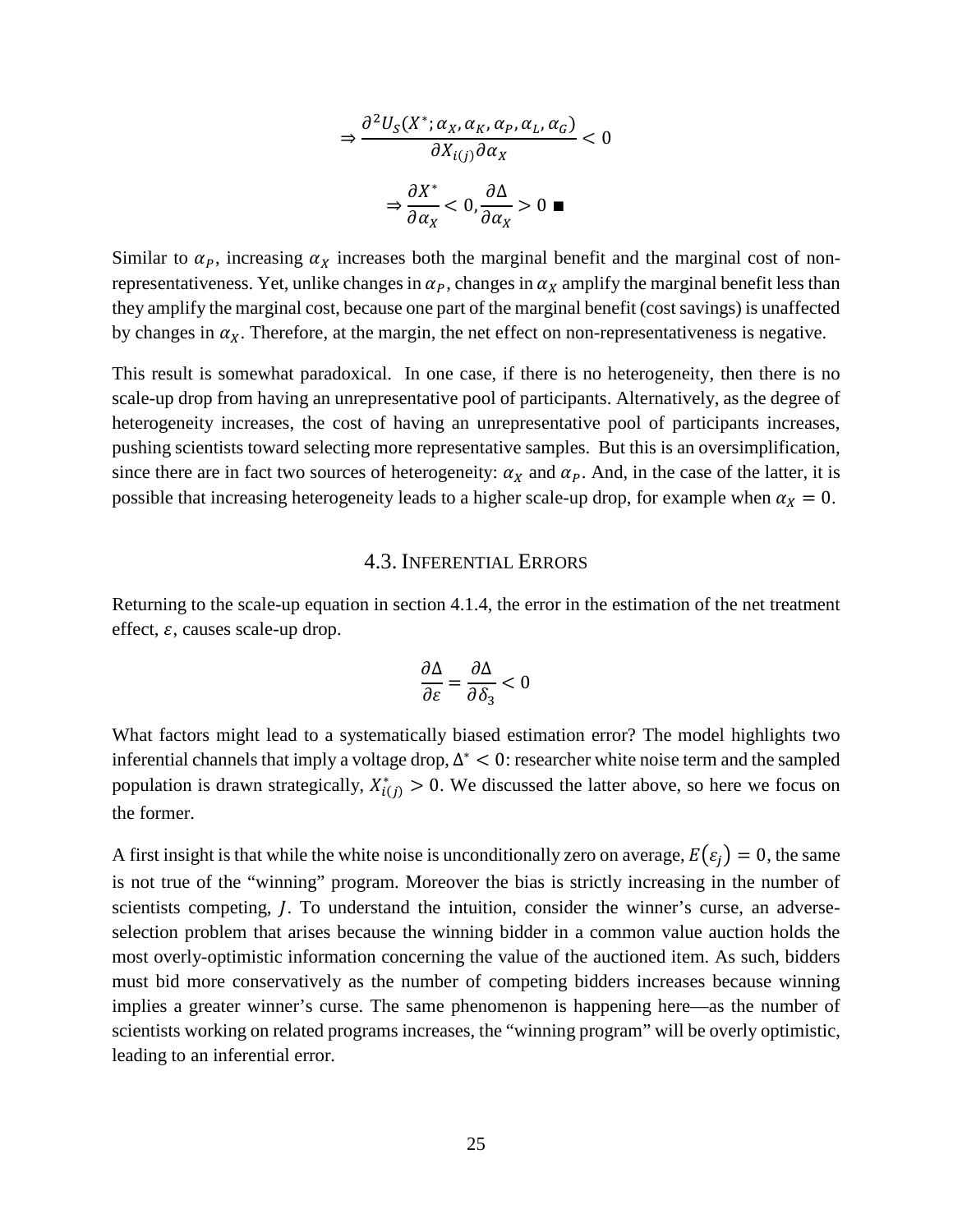To lend insights into potential solutions, we use the approach described in Maniadis et al. (2014), which investigates false positives (which is closely related to the problem of publication bias (Young et al., 2008). Maniadis et al. (2014) key theoretical result focuses on the concept of a poststudy probability (PSP): the probability that a declaration of a research finding, made upon reaching statistical significance, is true. The PSP is defined as follows:

$$
PSP = \frac{(1 - \theta)\omega}{(1 - \theta)\omega + \eta(1 - \omega)}
$$

Where  $\eta$  is the level of statistical significance,  $(1 - \theta)$  is the level of power, and  $\omega$  is the prior. As the exhibits in Maniadis et al. (2014) reveal, even after an initial research proclamation, the PSP can be quite low, implying that naïve policymakers will be making quite dramatic errors if they base important decisions upon such inferences—false positives are important, especially when the empirical results are deemed "surprising" or "large."

Second, the PSP can be raised substantially if the initial positive findings pass as little as two or three independent replications. This is an important insight, because in our experience many decision makers in government and the private sector wish to rush new insights into practice. Proper incentives for independent replication therefore help mitigate two problems:

- 1. White noise draw leading to adoption.
- 2. Strategic  $X_{i(i)}^*$  draw leading to adoption.

This leads to our proposal concerning inference: *before advancing policies, the PSP should be at least 0.95*.

While of course there is an ad hoc nature of this proposal, in equilibrium, this choice has implications that would permeate various parts of the modeling. For example, it naturally leads to a greater number of replications and a subsequent change in reward structure. In equilibrium, more dollars for replications from funding agencies would be a natural outcome. A positive externality of this increased demand in replications is that researchers will place more weight on replicability vis-à-vis cost savings, leading to a smaller strategically-induced bias, and a smaller BC drop in equilibrium. This helps to reduce a threat to scalability because researchers can take preemptive steps to avoid inadvertently suffering from choosing a non-representative sample.

## **5. EPILOGUE**

Major societal advances will not occur until we revamp the entire system of knowledge discovery for policymaking: from soup to nuts. This involves three major steps. First, we must fund basic research so scientists have the means to carry out credible science. This involves discussions around the philanthropy of science (see, e.g., List, 2011). Second, we must provide the knowledge creation market with the optimal incentives for researchers to design, implement, and report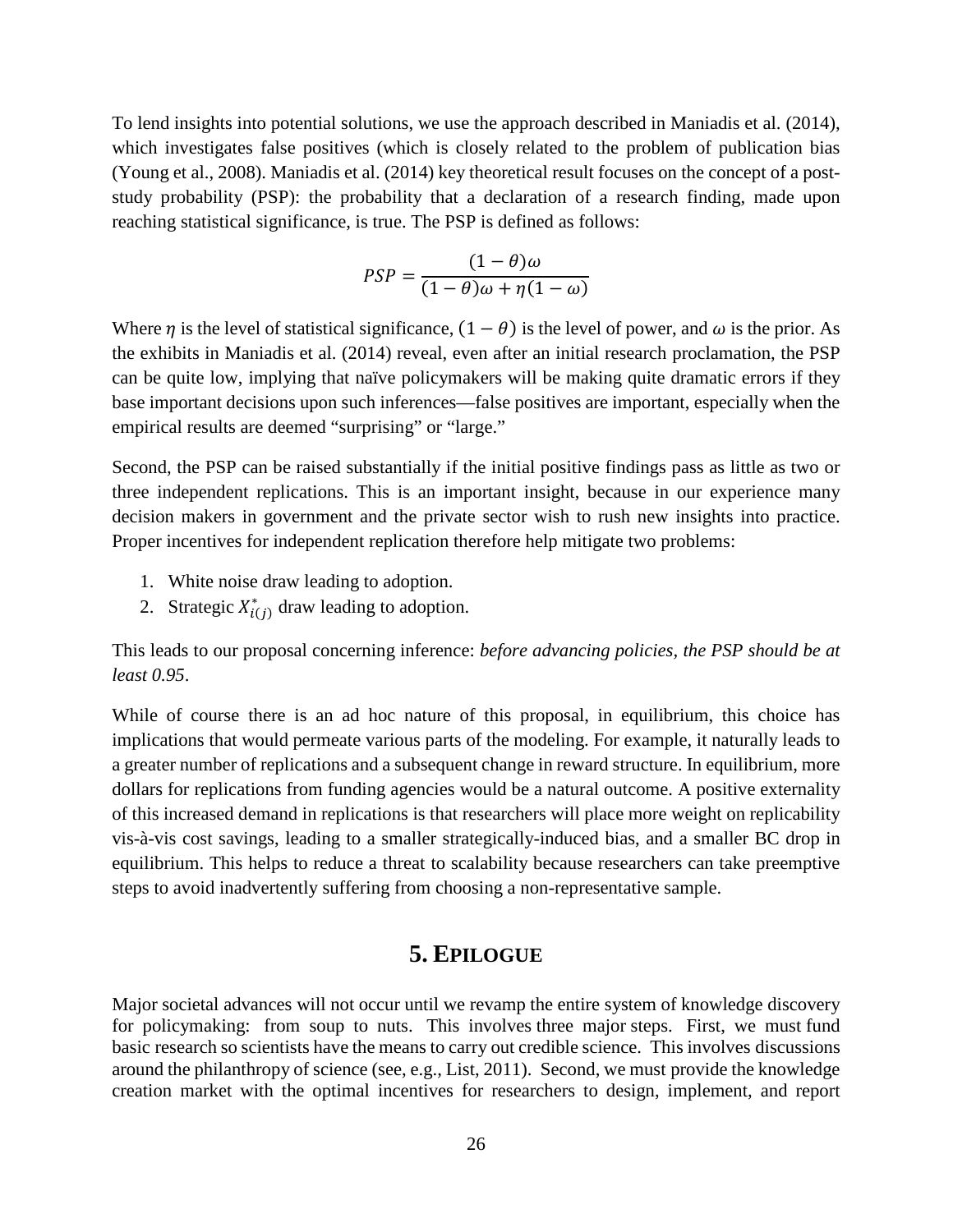scientific results. Third, we must develop a system whereby policymakers have the appropriate incentives to adopt effective policies, and once adopted they must develop strategies to implement those policies with rigorous evaluation methods to ensure continual improvement (see, e.g., Komro et al., 2019; Chambers et al., 2013).

We view a firm understanding of all three of these areas as necessary for any modern government to use an evidence based approach. While we provide insights into all three links, our study focuses attention on the middle link: the knowledge creation market. In advancing an economic model of scaling, we highlight the various incentives actors face in this market. By juxtaposing the actors and their various incentives, we provide straightforward insights into the causes of the scale up effect and where and when it is likely to occur. We show that the benefit cost relationship changes at scale simply due to the nature of the incentives in the system. Our framework also features areas where behavioral relationships are known, where more empirical evidence is necessary, and how we can adjust incentives for researchers to provide information in their original research concerning the likelihood of their intervention scaling effectively.

As academics, we often ask why more scholarly research is not implemented into public policy. One argument for the lack of scientifically-driven policies is that the current approach is broken. When going from science to policy we typically follow the traditional formula of documenting effects on small groups over short time-spans and testing their statistical significance. We then ask policymakers to adopt the programs that have large treatment effects. This is because when scaling, we oftentimes generalize our results to both a population of situations and a population of people when we typically only speak to the issue of the latter. Yet, such an empirical approach can be quickly undermined in the eyes of the policymaker, broader public, and the scientific community if the promises of the original research are not delivered.

Our research advocates flipping the traditional model, calling on scholars to place themselves in the shoes of the people whom they are trying to influence. Our call is for policy research that starts by imagining what a successful intervention would look like fully implemented in the field, applied to the entire subject population, sustained over a long period of time, and working as it is expected because its mechanisms are understood.

To accomplish this goal, our original experimental designs must address each of these needs. For example, providing a list of "non-negotiables" is important in that these are features of the program that must be implemented with fidelity. To complete this exercise, our experiments should block on situations when doing experiments just like we block on individual characteristics (i.e., scale, inputs, human's delivering, correct dosage, program, delivery, incentives, substitutes).

One illustration of this idea in action revolves around human capital. If the research study uses 20 classroom teachers but at scale we will need 20,000, then simply hiring the 20 best teachers for the research study is ill-conceived if one has scaling in mind. Rather, much like Fryer et al.'s (2012) approach in their Chicago Heights studies, a broader pool should be considered and then a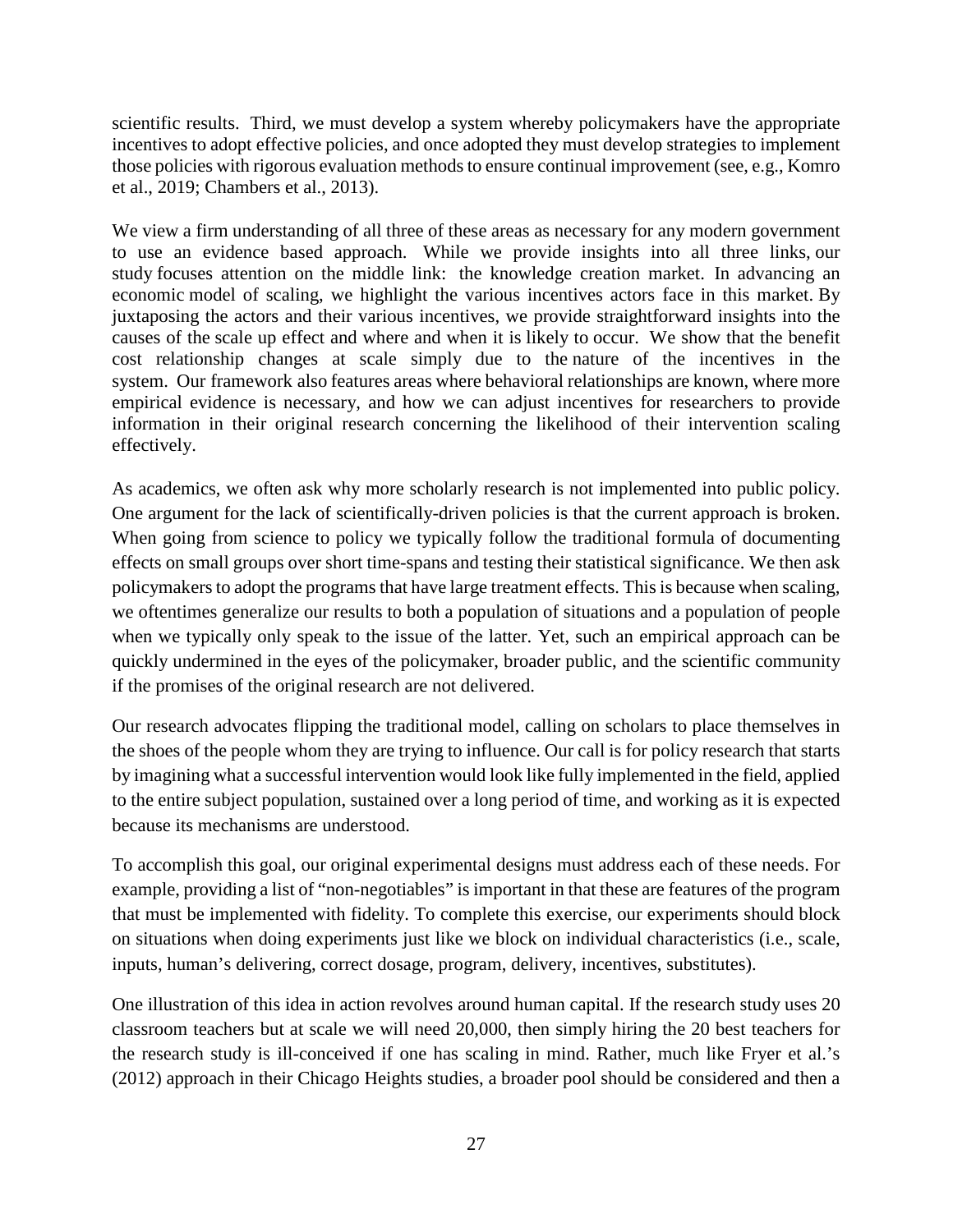random sample chosen from that pool. This is carefully done in Davis et al. (2017) to explore scientifically the effects of this factor on scaling.

Another example of how to use the original research design to provide empirical content to the features of our scaling model is to use multi-site designs optimally (for excellent recent discussions see Raudenbush and Bloom (2015) and Weiss et al., (2017)). In carrying out such an agenda, the analyst can not only measure the average treatment effect, but explore how the treatment effect varies across sites. By using appropriate variation in site specific characteristics, the design of multi-site trials can provide empirical content into why effects might not scale and give empirical hints where more research is necessary before scaling.

While our theory highlights many other reasons why the BC ratio may differ across research studies and programs at scale, empirical work must be completed to determine which pieces of our model have empirical relevance. Measuring the nature and extent of the effects of the nonstochastic and stochastic factors we discuss will usher in a new and innovative way to generate and use experimental data. We hope that this promise will be fulfilled as we strive to enhance the efficacy and usage of evidence-based policies.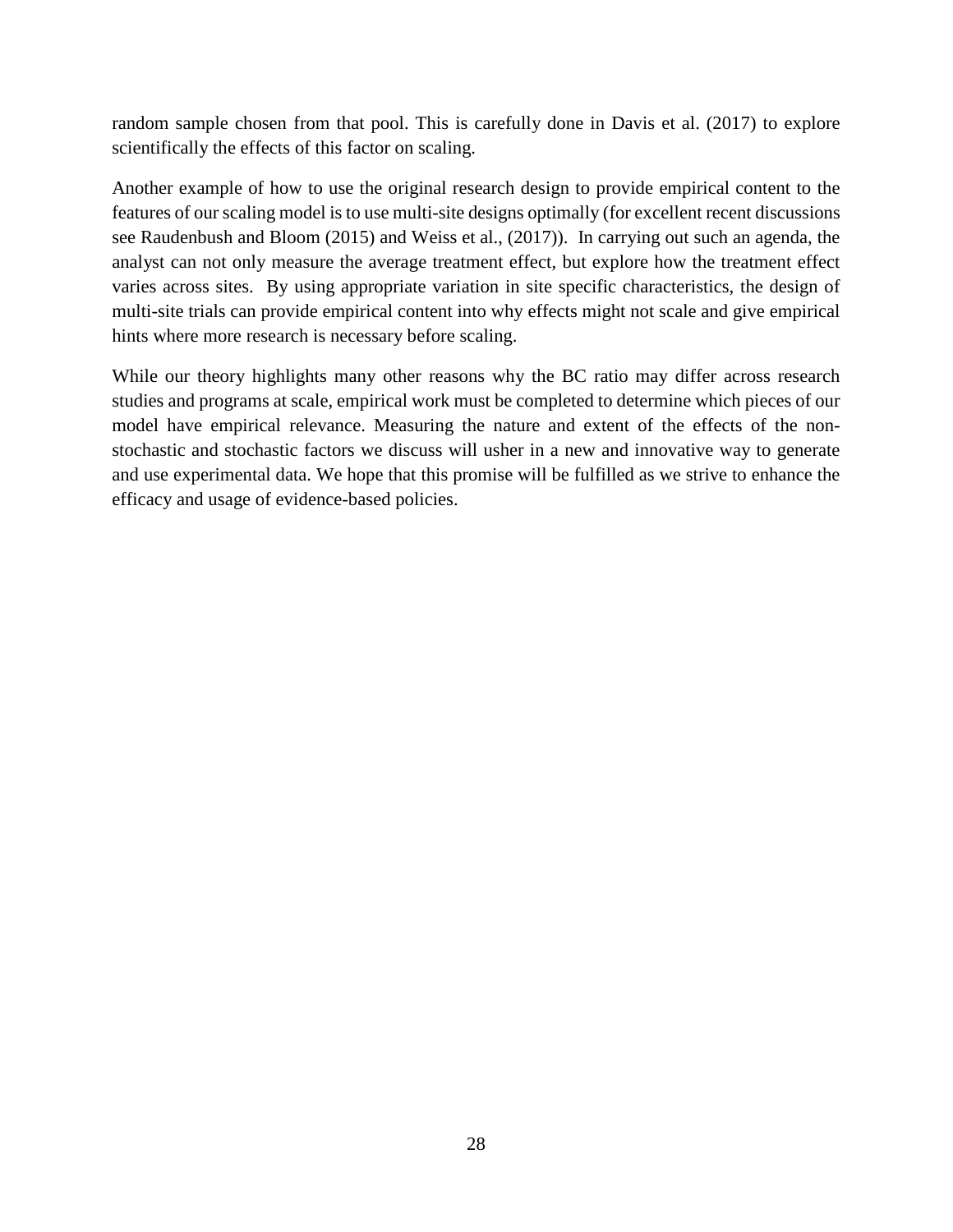# **References**

Achilles, C.M., Nye, B.A, Zaharias, J.B., and Fulton, B.D. (1993), 'The Lasting Benefits Study (LBS) in grades 4 and 5 (1990-1991): A legacy from Tennessee's four-year (K-3) class-size study (1985-1989), Project STAR', Paper presented at the North Carolina Association for Research in Education. Greensboro, North Carolina, January 14, 1993.

Al-Ubaydli, O. and List, J. A. (2015). Do Natural Field Experiments Afford Researchers More or Less Control than Laboratory Experiments? The American Economic Review, 105(5):462–466.

Al-Ubaydli, O., List, J. A., LoRe, D., and Suskind, D. L. (2017a). Scaling for Economists: Lessons from the Non-Adherence Problem in the Medical Literature. Journal of Economic Perspectives, 31(4):125–144.

Al-Ubaydli, O., List, J. A., and Suskind, D. L. (2017b). What Can We Learn from Experiments? Understanding the Threats to the Scalability of Experimental Results. American Economic Review, 107(5):282–286.

Ashraf, Nava, Oriana Bandiera and Scott Lee. (2017). "Losing Prosociality In The Quest For Talent? Sorting, Selection, And Productivity In The Delivery Of Public Services." Working paper.

Ashraf, Nava, Natalie Bau, Corinne Low and Kathleen McGinn. (2018). "Negotiating a Better Future: How Interpersonal Skills Facilitate Inter-Generational Investment." Working paper.

August, G., Bloomquist, M., Lee, S., Realmuto, G. and Hektner, G. (2006), 'Can Evidence-Based Prevention Programs be Sustained in Community Practice Settings? The Early Risers' Advanced-Stage Effectiveness Trial', Prevention Science, 7(2): 151-165.

Banerjee, A., Banerji, R., Berry, J., Duflo, E., Kannan, H., Mukerji, S., Shotland, M., and Walton, M. (2017). From Proof of Concept to Scalable Policies: Challenges and Solutions, with an Application. Journal of Economic Perspectives, 31(4):73–102.

Baron, J. (2018). A Brief History of Evidence-Based Policy. The ANNALS of the American Academy of Political and Social Science, 678(1):40–50.

Campbell, D. T. and Stanley, J. (1963). Experimental and Quasi-Experimental Designs for Research. Cengage Learning, Boston, 1 edition edition.

Chambers, D.A., Glasgow, R.E., & Strange, K. C. (2013). The dynamic sustainability framework: Addressing the paradox of sustainment amid ongoing change. Implementation Science*,* 8*,*  Published Online. [http://www.implementationscience.com/content/8/1/117.](http://www.implementationscience.com/content/8/1/117) doi: [10.1186/1748-](https://doi.org/10.1186/1748-5908-8-117) [5908-8-117.](https://doi.org/10.1186/1748-5908-8-117)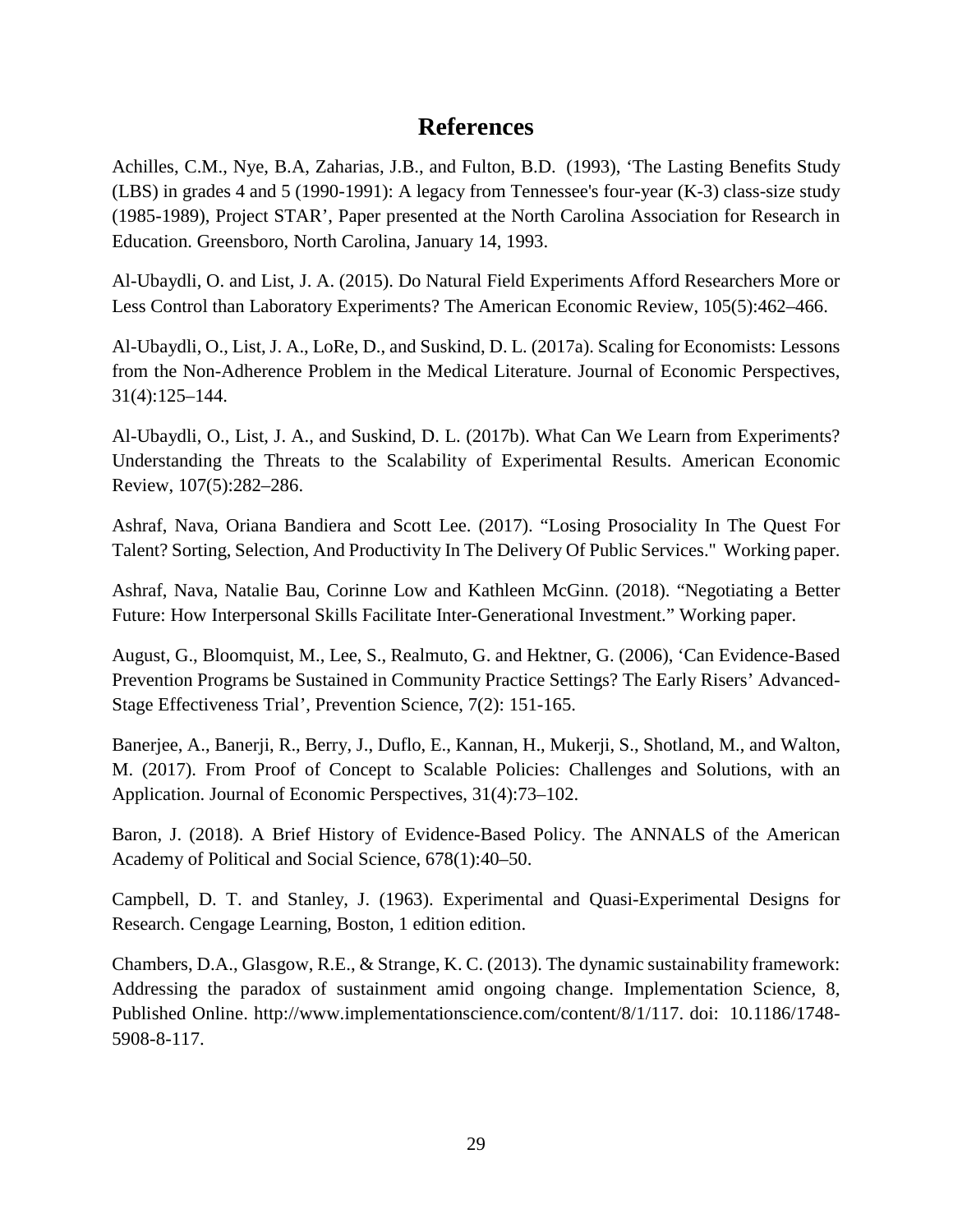Cheng, S., McDonald, E. J., Cheung, M. C., Arciero, V. S., Qureshi, M., Jiang, D., Ezeife, D., Sabharwal, M., Chambers, A., Han, D., Leighl, N., Sabarre, K.-A., and Chan, K. K. (2017). Do the American Society of Clinical Oncology Value Framework and the European Society of Medical Oncology Magnitude of Clinical Benefit Scale Measure the Same Construct of Clinical Benefit? Journal of Clinical Oncology, 35(24):2764–2771.

Cooper, C. L., Hind, D., Duncan, R., Walters, S., Lartey, A., Lee, E., and Bradburn, M. (2015). A rapid review indicated higher recruitment rates in treatment trials than in prevention trials. Journal of Clinical Epidemiology, 68(3):347–354.

Davis, J. M., Guryan, J., Hallberg, K., and Ludwig, J. (2017). The Economics of Scale-Up. Working Paper 23925, National Bureau of Economic Research.

Deaton, A. and Cartwright, N. (2018). Understanding and misunderstanding randomized controlled trials. Social Science & Medicine, 210:2–21.

Foundations for Evidence-Based Policymaking Act of 2017, P. L. N. H. . (2019). Foundations for Evidence-Based Policymaking Act of 2017.

Fryer, Roland G, J., Levitt, S. D., List, J., and Sadoff, S. (2012). Enhancing the Efficacy of Teacher Incentives through Loss Aversion: A Field Experiment. Working Paper 18237, National Bureau of Economic Research.

Gottfredson, D. C., Cook, T. D., Gardner, F. E. M., Gorman-Smith, D., Howe, G. W., Sandler, I. N., and Zafft, K. M. (2015). Standards of Evidence for Efficacy, Effectiveness, and Scale-up Research in Prevention Science: Next Generation. Prevention Science, 16(7):893–926.

Heckman, J., Ichimura, H., Smith, J. and Todd, P. (1998), 'Characterizing Selection Bias Using Experimental Data', Econometrica, 66(5): 1017-1098.

Hippel, P. von and Wagner, C. (2018), 'Does a Successful Randomized Experiment Lead to Successful Policy? Project Challenge and What Happened in Tennessee After Project STAR (March 31, 2018). Available at SSRN: [https://ssrn.com/abstract=3153503.](https://ssrn.com/abstract=3153503)

Hitchcock, J., Dimino, J., Kurki, A., Wilkins, C. and Gersten, R. (2011). 'The Impact of Collaborative Strategic Reading on the Reading Comprehension of Grade 5 Students in Linguistically Diverse Schools', NCEE 2011-4001, U.S. Department of Education.

Hong, F., Hossain, T., List J.A., and Migiwa Tanaka (2018). ["Testing The Theory Of Multitasking:](https://ideas.repec.org/a/wly/iecrev/v59y2018i2p511-536.html)  [Evidence From a Natural Field Experiment In Chinese Factories,](https://ideas.repec.org/a/wly/iecrev/v59y2018i2p511-536.html)" [International Economic Review,](https://ideas.repec.org/s/wly/iecrev.html) vol. 59(2), pages 511-536.

Horner R. H., Kincaid, D., Sugai, G., Lewis, T., Eber, L., Barrett, S., Dickey, C. R., Richter, M., Sullivan, E., Boezio, C., Algozzine, B., Reynolds, H. and Johnson, N. (2014), 'Scaling Up School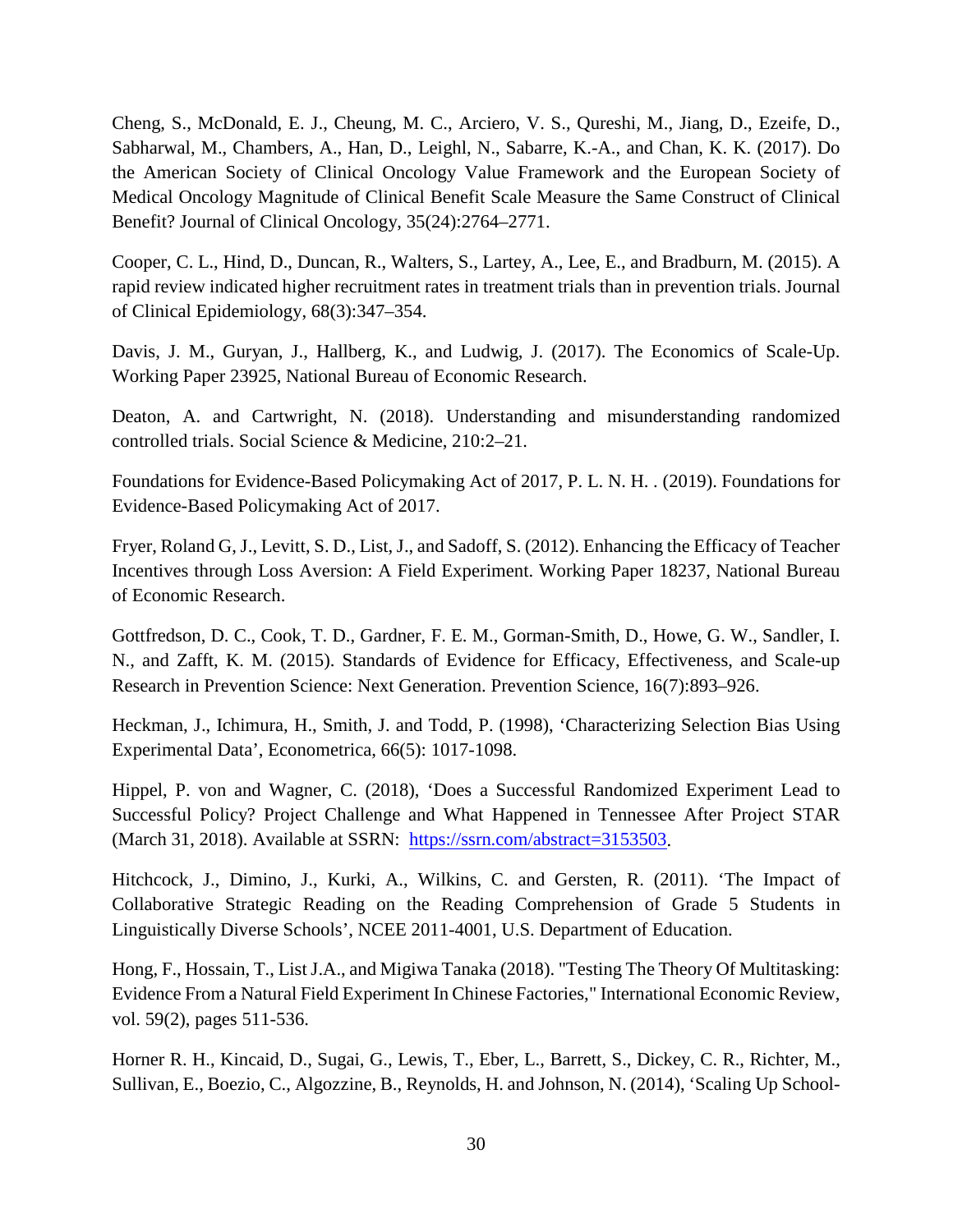Wide Positive Behavioral Interventions and Supports: Experiences of Seven States With Documented Success', Journal of Positive Behavior Interventions, 16(4): 197-208.

Ioannidis, J. (2005). "Why Most Published Research Findings Are False." PLoS Medicine 2 (8): 1418–22.

Jepsen, C. and Rivkin, S. (2009), 'Class Size Reduction and Student Achievement: The Potential Tradeoff between Teach Quality and Class Size', Journal of Human Resources, 44(1): 223-250.

Kilbourne, A. M., Neumann, M. S., Pincus, H. A., Bauer, M. S., and Stall, R. (2007). Implementing evidence-based interventions in health care: application of the replicating effective programs framework. Implementation science: IS, 2:42.

Komro, KA, Flay, B.R., Biglan, A., Wagenaar, A.C., (2019), "Research design issues for evaluating complex multicomponent interventions in neighborhoods and communities," Trans Behav Med., in press.

Lange, A., List, J.A., and M.K. Price, (2007) "Using Lotteries to Finance Public Goods: Theory and Experimental Evidence," International Economic Review, 48(3), pp. 901-927.

Levitt, S. D. and List, J.A. (2009). Field experiments in economics: The past, the present, and the future. European Economic Review, 53(1):1–18.

List, J.A. (2011) "The Market for Charitable Giving," Journal of Economic Perspectives, 25(2): pp. 157-180.

List, J.A., Momeni, F., and Zenou, Y. (2018). "Are Estimates of Early Education Programs Too Pessimistic? Evidence from a Large-Scale Field Experiment that Causally Measures Neighbor Effects." Working paper.

Lovato, L. C., Hill, K., Hertert, S., Hunninghake, D. B., and Probstfield, J. L. (1997). Recruitment for controlled clinical trials: literature summary and annotated bibliography. Controlled Clinical Trials, 18(4):328–352.

Maniadis, Z., Tufano, F., and List, J. A. (2014). One Swallow Doesn't Make a Summer: New Evidence on Anchoring Effects. American Economic Review, 104(1):277–290.

Mobarak, A. M., K. Levy, M. Reimao, (2017), "The path to scale: Replication, general equilibrium effects, and new settings," *Voxdev.org*, November 21.

Muralidharan, K. and Niehaus, P. (2017). Experimentation at Scale. Journal of Economic Perspectives, 31(4):103–124.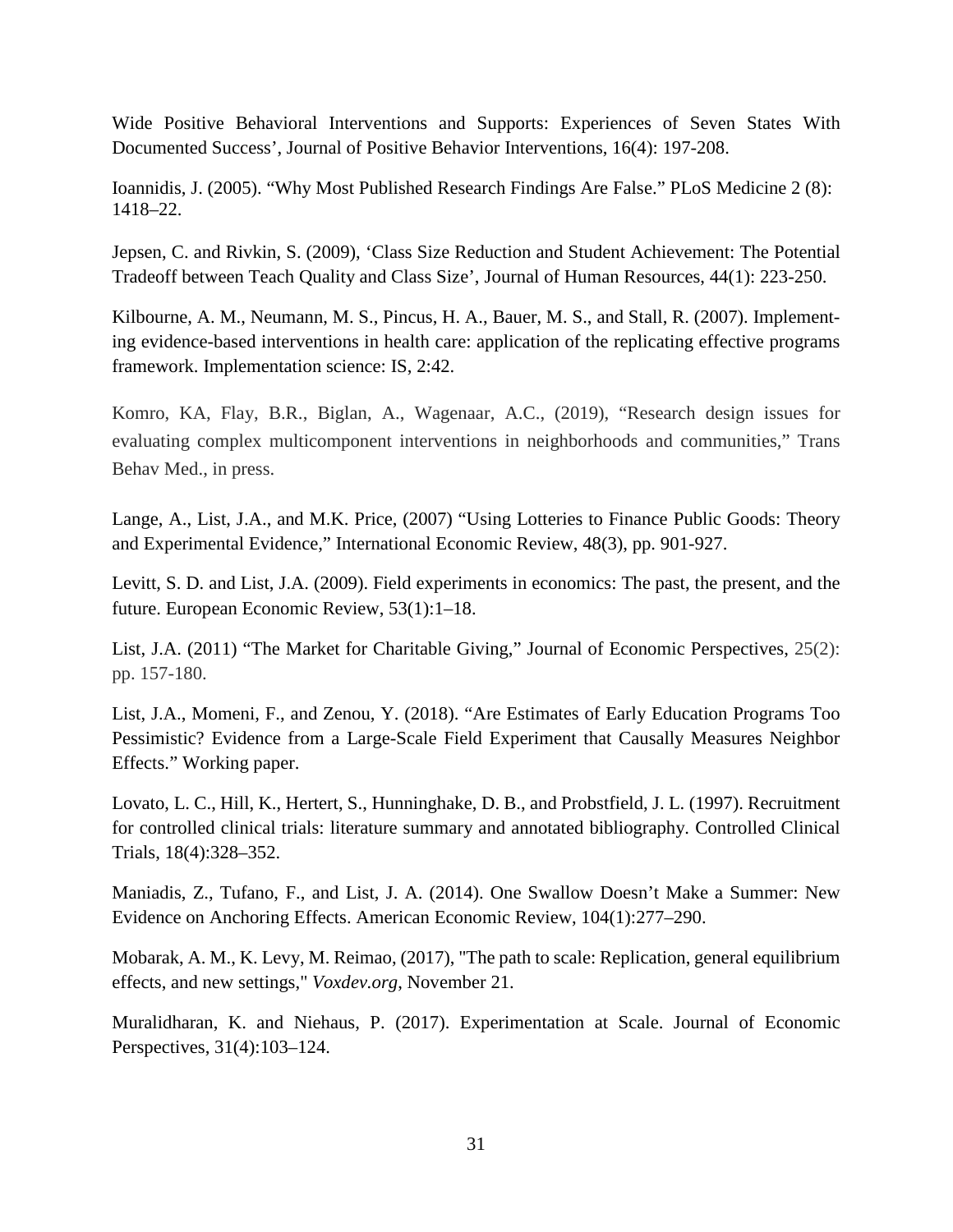Paulsell, D., Porter, T., Kirby, G., Boller, K., Martin, E. S., Burwick, A., Ross, C., and Begnoche, C. (2010). Supporting Quality in Home-Based Child Care Initiative: Design and Evaluation Options. Technical Report 3887af819cdc4b2e9f0e830c0fd3f97a, Mathematica Policy Research.

Raikes, H., Pan, B. A., Luze, G., Tamis-LeMonda, C. S., Brooks-Gunn, J., Constantine, J., Tarullo, L. B., Raikes, H. A., and Rodriguez, E. T. (2006). Mother-child bookreading in low-income families: correlates and outcomes during the first three years of life. Child Development, 77(4):924– 953.

Raudenbush, S. W., and Bloom, H. S. (2015). Learning About and From a Distribution of Program Impacts Using Multisite Trials*.* American Journal of Evaluation*.* doi: 10.1177/ 1098214015600515.

Roggman, L. A., Cook, G. A., Peterson, C. A., and Raikes, H. H. (2008). Who Drops Out of Early Head Start Home Visiting Programs? Early Education and Development, 19(4):574–599.

Supplee, L. and Metz, A. (2015). Opportunities and Challenges in Evidence-based Social Policy. Technical Report V27, 4, Society for Research in Child Development.

Supplee, L. H. and Meyer, A. L. (2015). The Intersection Between Prevention Science and Evidence- Based Policy: How the SPR Evidence Standards Support Human Services Prevention Programs. Prevention Science, 16(7):938–942.

United States. (1977). General Considerations for the Clinical Evaluation of Drugs. DHEW publication ; no. (FDA) 77-3040. U.S. Dept. of Health, Education, and Welfare, Public Health Service, Food and Drug Administration ; for sale by the Supt. of Docs., U.S. Govt. Print. Off., Rockville, Md.: Washington.

U.S. Food and Drug Administration (1993). Guideline for the Study and Evaluation of Gender Differ- ences in the Clinical Evaluation of Drugs; Notice. Federal Register, 58(139):39406–39416.

Walsh, E. and Sheridan, A. (2016). Factors affecting patient participation in clinical trials in Ireland: A narrative review. Contemporary Clinical Trials Communications, 3:23–31.

Weiss, M. J., Bloom, H. S., & Brock, T. (2014). A Conceptual Framework for Studying the Sources of Variation in Program Effects. Journal of Policy Analysis and Management, 33(3).

Weiss, M.J. Bloom, H.S., Verbitsky-Savitz, N., Gupta, H., Vigil, A.E., and Daniel N. Cullinan (2017) How Much Do the Effects of Education and Training Programs Vary Across Sites? Evidence From Past Multisite Randomized Trials, Journal of Research on Educational Effectiveness, 10:4, 843-876,

Young, N. S., Ioannidis, J. P. A., and Al-Ubaydli, O. (2008). Why Current Publication Practices May Distort Science. PLOS Medicine, 5(10):e201.